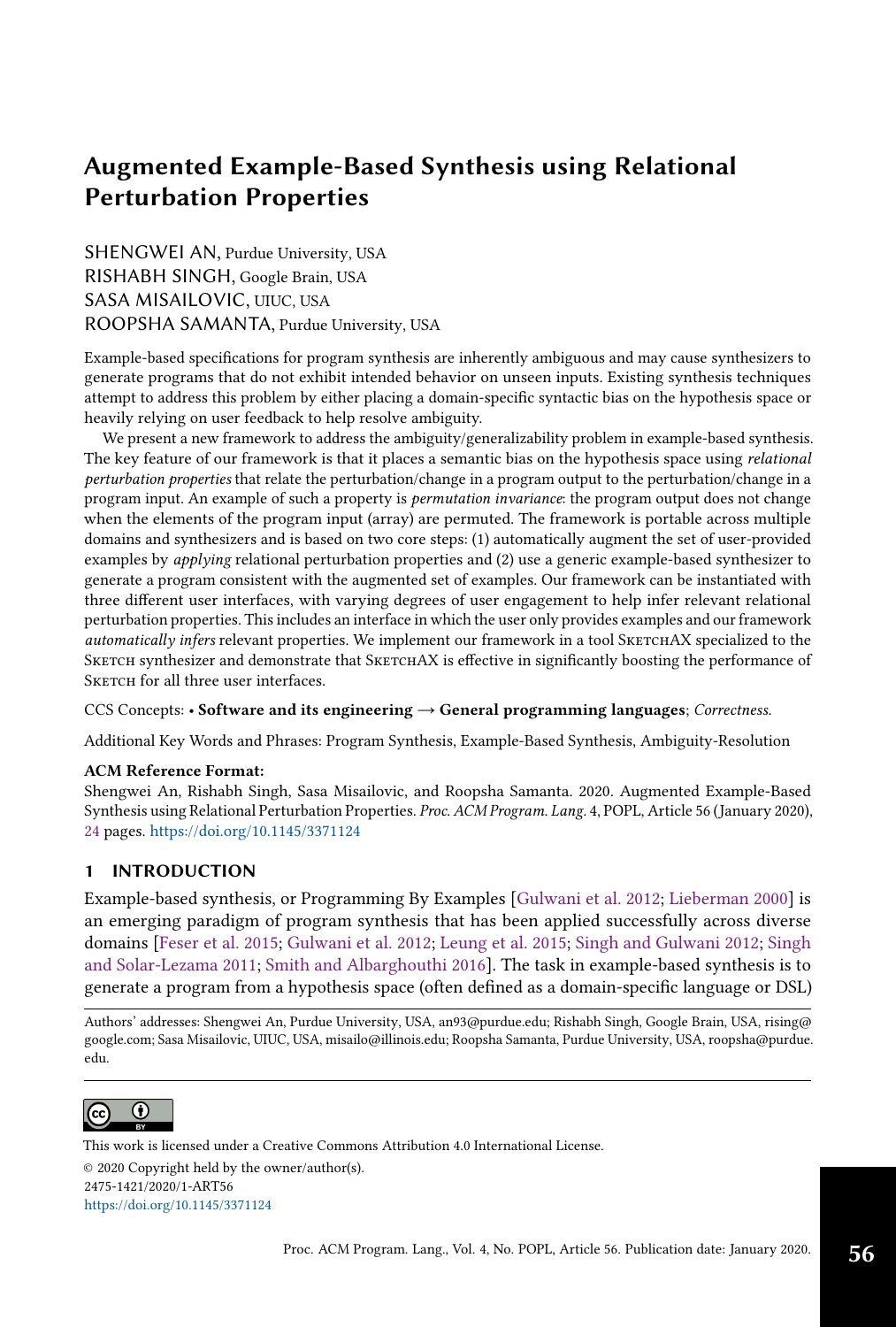that satisfies a set of input-output (I/O) examples. The example-based specification mechanism can be a double-edged sword. Example-based specifications have made program synthesis more tractable as well as accessible to non-expert users who may not be able to write formal/complete specifications. However, example-based specifications also pose some of the biggest challenges in example-based synthesis: ambiguity-resolution [\[Gulwani 2016\]](#page-23-7) and the related problem of generalizability. Since examples are inherently an ambiguous and/or incomplete form of specification, there can be a large number of programs that are consistent with a set of examples. Unsurprisingly, not all of these programs exhibit the (implicit) intended behavior on unseen inputs and, hence, may fail to generalize to unseen inputs.

There are two main classes of techniques that have been used to address the ambiguity/generalizability problem in example-based synthesis, with some caveats. (1) Syntactic bias-based techniques use highly structured DSLs [\[Alur et al.](#page-22-1) [2013;](#page-22-1) [Solar-Lezama et al.](#page-23-8) [2006\]](#page-23-8) or ranking functions [\[Singh](#page-23-9) [and Gulwani 2015\]](#page-23-9) to place a syntactic bias on the hypothesis space. These solutions are either inadequate by themselves or too domain-specific. (2) User feedback loop-based techniques employ a user to validate candidate programs or abstract representations of examples, or answer questions as in active learning [\[Drachsler-Cohen et al.](#page-22-2) [2017;](#page-22-2) [Mayer et al.](#page-23-10) [2015;](#page-23-10) [Peleg et al.](#page-23-11) [2018\]](#page-23-11). While some of these interaction models, e.g., [Drachsler-Cohen et al.](#page-22-2) [\[2017\]](#page-22-2), are based on principled approaches to address the generalizability problem in example-based synthesis, they place a heavy burden on the user that ultimately limits the scope of usability of example-based synthesis.

In this paper, we present a new approach for addressing the ambiguity/generalizability problem in example-based synthesis. Our framework is portable across multiple domains and synthesizers, can be instantiated with different user interfaces (UIs), and can be used in conjunction with existing techniques based on structured DSLs, ranking functions or user feedback loops. The key feature of our framework is that it places a semantic bias on the hypothesis space based on relational perturbation properties. In contrast to general relational properties that may express constraints relating multiple programs or multiple executions of a single program, relational perturbation properties relate the perturbation/change in a program output to the perturbation/change in a program input. An example of such a property is permutation invariance: the program output does not change when the elements of the program input (array) are permuted.

Relational perturbation properties enable us to design a simple and efficient solution that is similar, at least in spirit, to data augmentation used for improving the generalizability of machine learning models [\[Krizhevsky et al. 2012;](#page-23-12) [Simard et al. 2003\]](#page-23-13). Our core approach is based on two steps:

- (1) automatically generate an augmented set of examples by applying relational perturbation properties to the user-provided examples, and
- (2) use an existing example-based synthesizer to generate a program consistent with the augmented set of examples.

Our solution strategy of enforcing relational properties using examples instead of formal specifications is inspired by two observations: (i) not all example-based synthesizers (e.g. [\[Gulwani](#page-23-1) [et al.](#page-23-1) [2012\]](#page-23-1)) accept specifications over all inputs and (ii) in cases where an example-based synthesizer accepts such specifications, there is typically a significant performance penalty in terms of synthesis time. We choose relational perturbation properties as they enable us to easily generate additional examples from any set of user-provided examples. For instance, given an I/O example  $(x, y)$  consisting of an input array  $x = [1, 2, 3]$  and an output  $y = 3$ , it is easy to generate additional examples by *applying* permutation invariance:  $([3, 2, 1], 3)$ ,  $([2, 1, 3], 3)$ , and so on. On the other hand, if we were to use a more general relational property, such as associativity for a program P with two inputs and one output  $(\forall x, x', x'', P(P(x, x'), x'') = P(x, P(x', x''))$ , the user-provided examples would need to meet several requirements to enable generation of additional examples.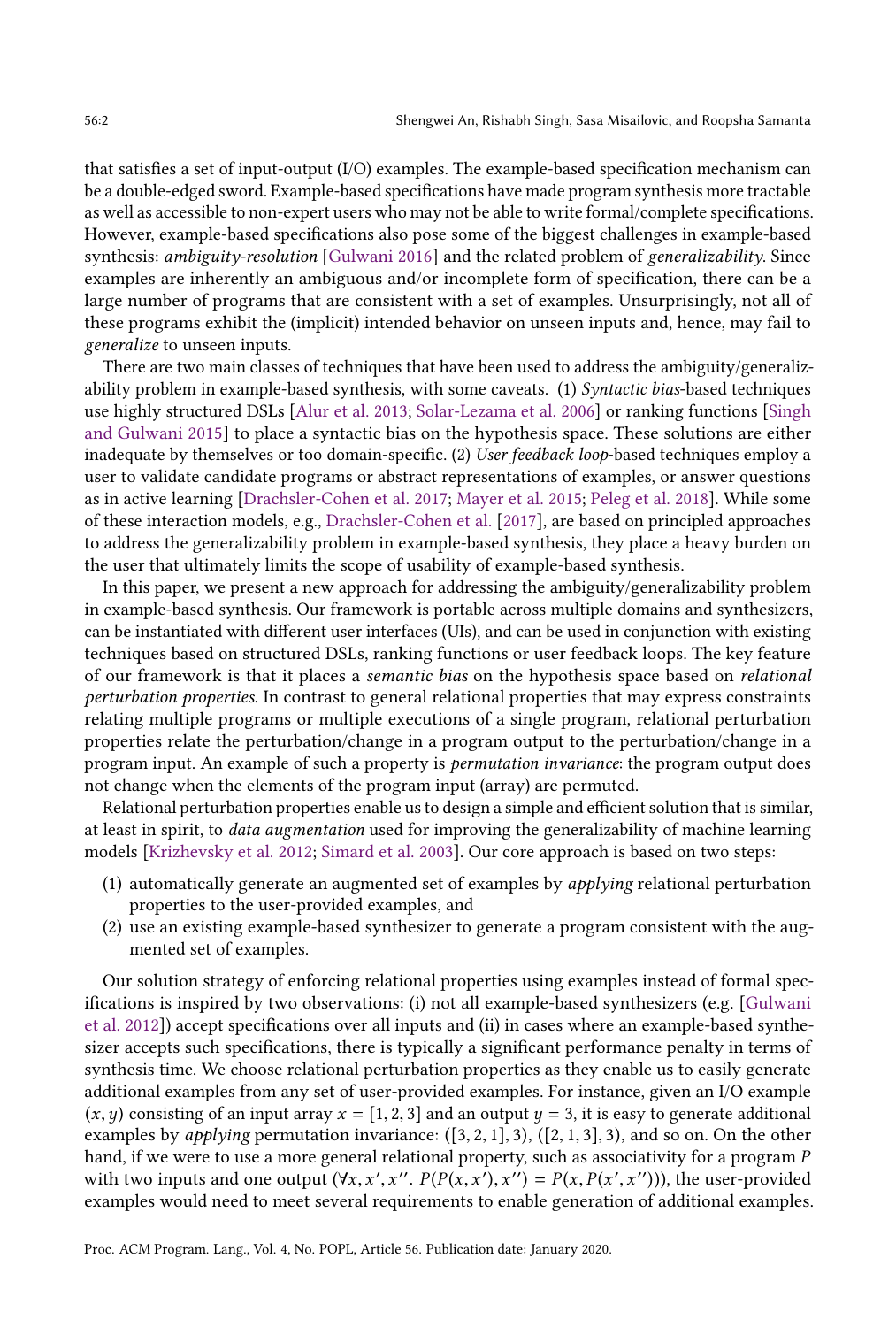For associativity, one would need the user-provided example set to include the examples  $((x, x'), y)$ ,  $((y, x''), z)$  and  $((x', x''), r)$  in order to generate the single additional example  $((x, r), z)$ .

So, where do the relational perturbation properties come from? Our framework provides three ways to answer this question using three UIs, with varying degrees of user enagement. In the Property-Selection UI, the user picks relevant relational perturbation properties in addition to providing examples. In the Property-Validation UI, the user provides examples and helps our framework learn relevant properties by validating/invalidating a small set of examples. Finally, in the Property-Inference UI, which is identical to the standard example-based synthesis setting, the user only provides examples and our framework automatically infers a relevant set of properties using a Partial Max-SMT [\[Cimatti et al. 2010\]](#page-22-3)-based formulation.

To evaluate the efficacy of our technique, we instantiate our approach on top of the SKETCH syn-thesizer [\[Solar-Lezama et al.](#page-23-8) [2006\]](#page-23-8) and implement it in a tool  $\rm SkETCHAX.^1$  $\rm SkETCHAX.^1$  We chose  $\rm SkETCH$  as it is a general-purpose synthesizer that supports different forms of specifications including input-output examples, partial programs, and reference implementations. Moreover, unlike PBE systems such as FlashFill [\[Gulwani 2011\]](#page-22-4) and Scythe [\[Wang et al.](#page-23-14) [2017\]](#page-23-14), SKETCH is not specialized to custom domainspecific langauges and ranking heuristics. Our extensive evaluation on a large class of benchmarks demonstrates that SKETCHAX significantly boosts SKETCH's ability to synthesize correct programs for all three UIs. For instance, for benchmarks that satisfy some relational perturbation properties, SKETCHAX improves the success rate of SKETCH by 61%, 60% and 59%, respectively, for the three UIs.

Contributions. Our paper makes the following key contributions:

- We present a new approach to address the ambiguity/generalizability problem in example-based synthesis. Our approach is based on the novel idea of placing a semantic bias on the hypothesis space using relational perturbation properties (Sec. [4\)](#page-5-0).
- We propose a flexible and portable framework that can be instantiated with three different UIs, with varying degrees of user engagement to help infer relevant properties (Sec. [5\)](#page-8-0).
- We develop a Partial Max-SMT-based formulation to automatically infer relevant properties for the Property-Inference UI, where the user only provides I/O examples (Sec. [5\)](#page-8-0).
- We implement our framework in a tool SKETCHAX specialized to the SKETCH synthesizer (Sec. [6\)](#page-11-0) and demonstrate that SKETCHAX is effective in significantly boosting the performance of SKETCH for all three UIs (Sec. [7\)](#page-13-0).

# <span id="page-2-1"></span>2 ILLUSTRATIVE EXAMPLES

We illustrate the core approach of our framework with a few motivating examples using the SKETCH synthesizer.

max. Suppose a user wants to synthesize a max program that returns the maximum of 3 integervalued inputs, using SKETCH as an example-based synthesizer. A partial program (with holes) that the user may provide is shown in Fig. [1\(](#page-3-0)a). The partial program encodes the space of expressions that can be used to fill each hole. For example, in the partial assignment statement max =  $?$ ?<sub>y</sub>, the construct ??<sub>v</sub> is shorthand for the *regular expression generator* { $|x|y|z|$ ??}} that defines a space of expressions equaling x or y or z or any integer constant. Similarly, the construct  $?$ <sup>2</sup><sub>e</sub> is shorthand for the regular expression generator ( $|\text{max}|x|y|z|$ ) (<  $|\leq$ ) ( $|\text{max}|x|y|z|$ ) that defines a space of Boolean expressions with either  $a < or \leq$  operator, and operands equaling max or x or y or z. For the example set  $E$  in Fig. [1\(](#page-3-0)b), despite the heavy syntactic bias placed on the hypothesis

<span id="page-2-0"></span><sup>&</sup>lt;sup>1</sup>SKETCHAX is SKETCH with Augmented Examples.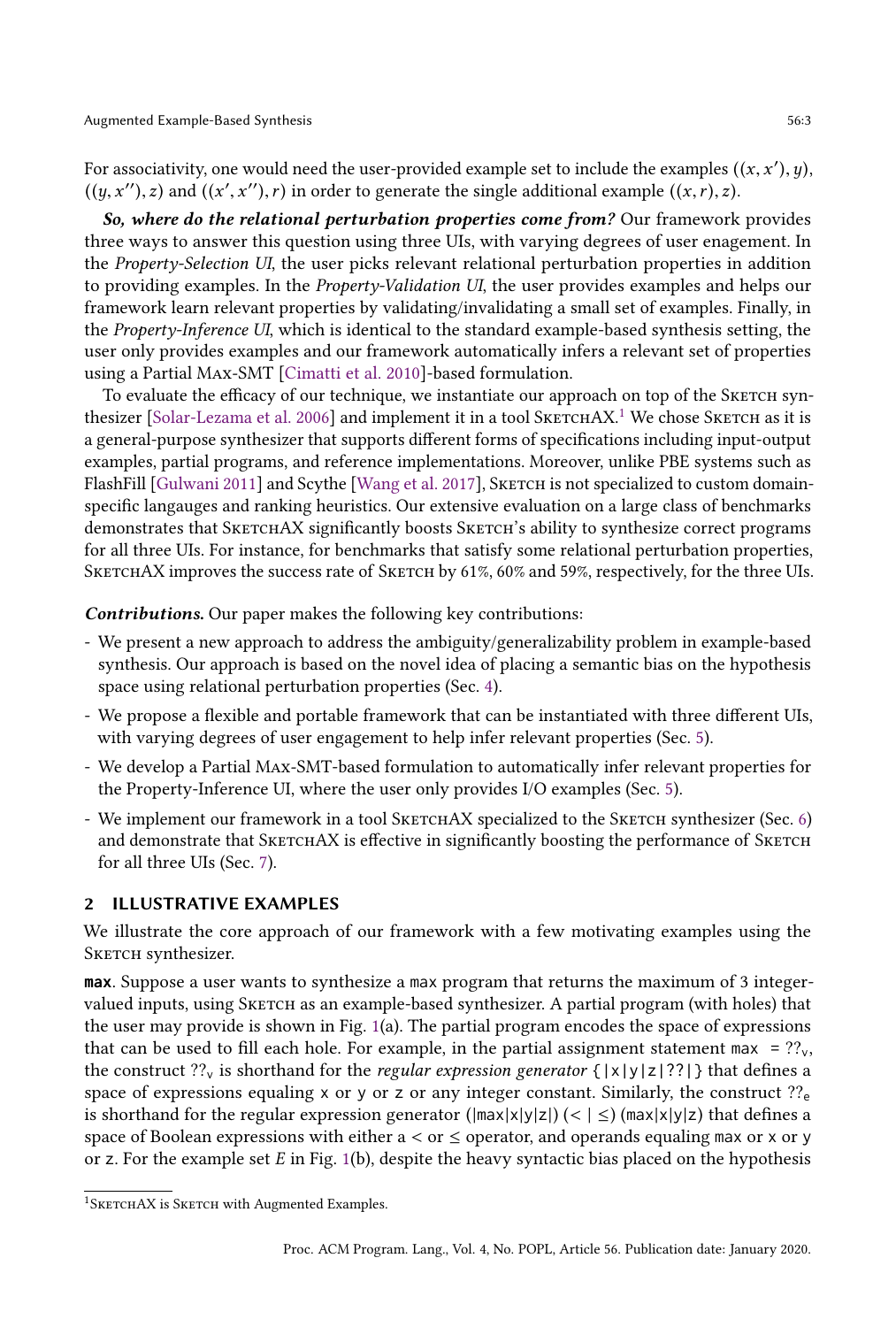<span id="page-3-0"></span>

Fig. 1. Computing the maximum of three integers using SKETCH and SKETCHAX. The construct  $?$ <sup>7</sup> v is shorthand for the regular expression generator  $\{|x|y|z|??|\}$  that defines a space of expressions equaling x or y or z or any integer constant. The construct  $?$ ?<sub>e</sub> is shorthand for the regular expression generator  $(\vert max \vert x \vert y \vert z)$   $(< \vert \leq)$  (max $\vert x \vert y \vert z$ ) that defines a space of Boolean expressions with either a  $<$  or  $\leq$  operator, and operands equaling max or x or y or z.

space by the partial program, SKETCH fails to generate a correct max program. This illustrates the problem of ambiguity-resolution/generalizability in example-based synthesis, mentioned in Sec. [1.](#page-0-0) Our tool SKETCHAX addresses this problem by exploiting the fact that the max program should satisfy permutation-invariance: the program output should not change if we permute the program inputs. SKETCHAX automatically augments the initial set of examples E by applying the permutation-invariance property to the examples in  $E$  as shown in Fig. [1\(](#page-3-0)c). With the additional semantic bias on the hypothesis space placed by this augmented set of examples, SKETCH is able to generate the correct max program.

Permutation invariance is an instance of a *relational perturbation property* that relates perturbed inputs to corresponding perturbed outputs of programs. Specifically, it is a structural perturbation property which changes the relative positions of inputs and outputs. The max program also satisfies a value perturbation property (specifically, value preservation) which modifies the values of inputs and outputs. E.g. if we multiply all inputs by some positive constant integer, the output will also be multiplied by the same constant.

We formalize our notion of relational perturbation properties in Sec. [4.](#page-5-0) Next, we illustrate two useful structural and value perturbation properties.

**matrixTranspose.** The top half of Fig. [2](#page-4-0) shows a partial program and an example set  $E$  used to synthesize a program to compute the transpose of a matrix. The program generated by SKETCH is incorrect. From linear algebra, we know that if we permute the rows of the input matrix, the columns of its transpose will be permuted in the same way. SKETCHAX applies this perturbation property to  $E$ , thereby enabling SKETCH to synthesize the correct program. For instance, the highlighted example in  $E$  in Fig. [2](#page-4-0) is perturbed by swapping the top 2 rows of the input matrix and swapping the left 2 columns of the output matrix to yield the highlighted perturbed example.

arrayAdd. The top half of Fig. [3](#page-4-1) shows a partial program and example set used to synthesize a program that performs the element-wise addition of two arrays in1 and in2. The program generated by SKETCH is incorrect. SKETCHAX applies a value perturbation property to the examples, enabling SKETCH to synthesize the correct program. Specifically, if in1 is perturbed by adding  $d_1$ to each of its elements and in2 is perturbed by adding  $d_2$  to each of its elements, each element of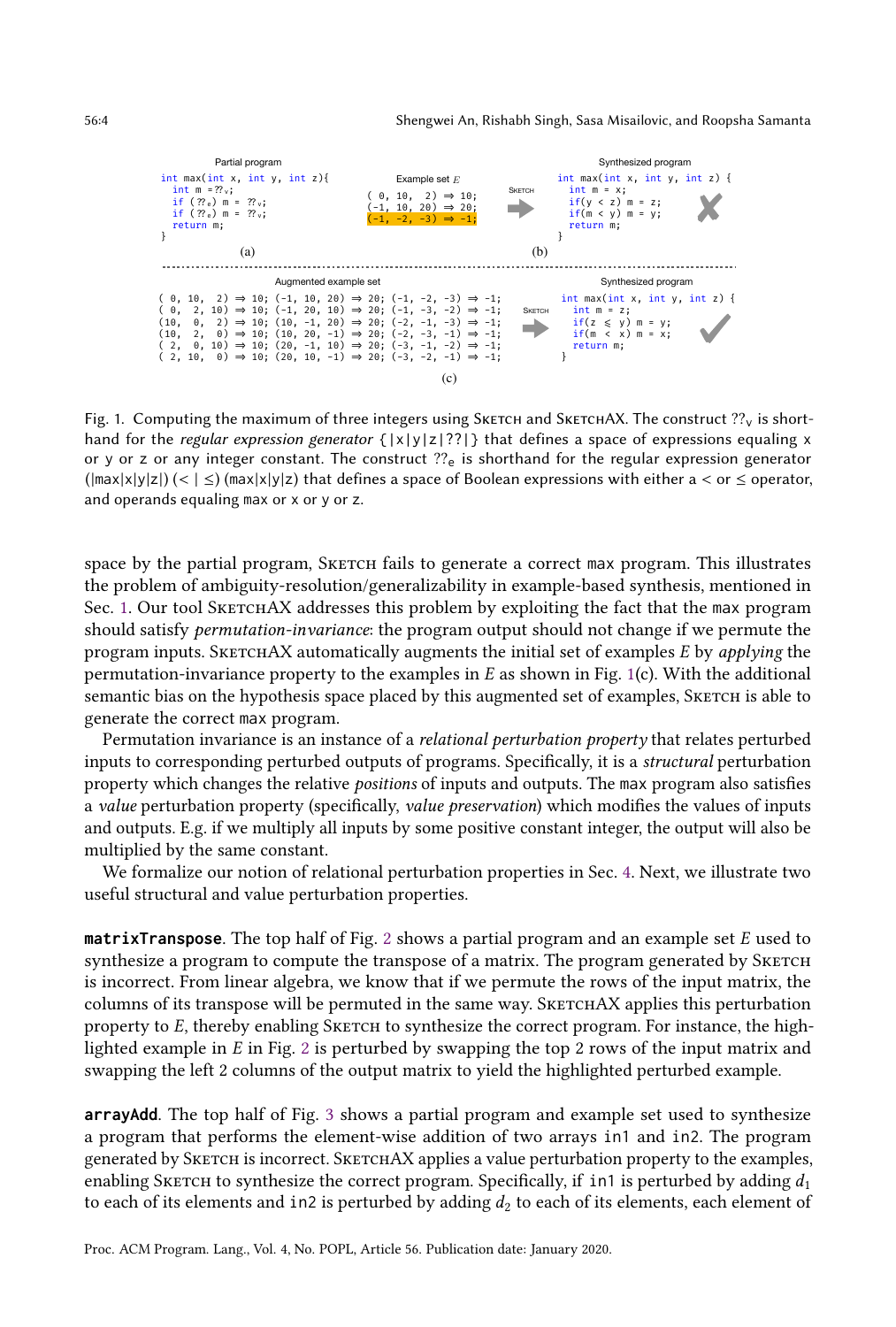#### Augmented Example-Based Synthesis 56:5

<span id="page-4-0"></span>

Fig. 2. Synthesizing a function to compute the transpose of a matrix using SKETCH and SKETCHAX.

the output array should be perturbed by  $d_1 + d_2$ . The perturbed examples shown in the bottom half of Fig. [3](#page-4-1) are obtained using  $d_1, d_2 \in \{0, 1\}.$ 

Remark. Here, we do not discuss the source of relational perturbation properties. Recall that our framework supports three UIs to help learn relevant properties. Our procedures for all UIs are presented in Sec. [5](#page-8-0) and Sec. [6.](#page-11-0)

<span id="page-4-1"></span>

Fig. 3. Synthesizing a function to compute the sum of two arrays using SKETCH and SKETCHAX.

## <span id="page-4-3"></span>3 PRELIMINARIES

We first define our models of programs and example-based synthesizers.

**Programs.** The semantics  $\llbracket P \rrbracket$  of a program P is a function  $\llbracket P \rrbracket$  :  $D_{in} \mapsto D_{out}$  mapping variables over an input domain  $D_{in}$  to variables over an output domain  $D_{out}$ . For simplicity of presentation, we assume that  $D_{in}$ ,  $D_{out}$  range over arrays of integers. Our implementation can handle a wider variety of variable domains including scalars, arrays and matrices<sup>[2](#page-4-2)</sup> over Booleans and integers. We use  $D^n$  to denote a domain of integer arrays of size n. We say a program P is consistent with an

<span id="page-4-2"></span><sup>2</sup>Matrices are modeled as arrays in our implementation.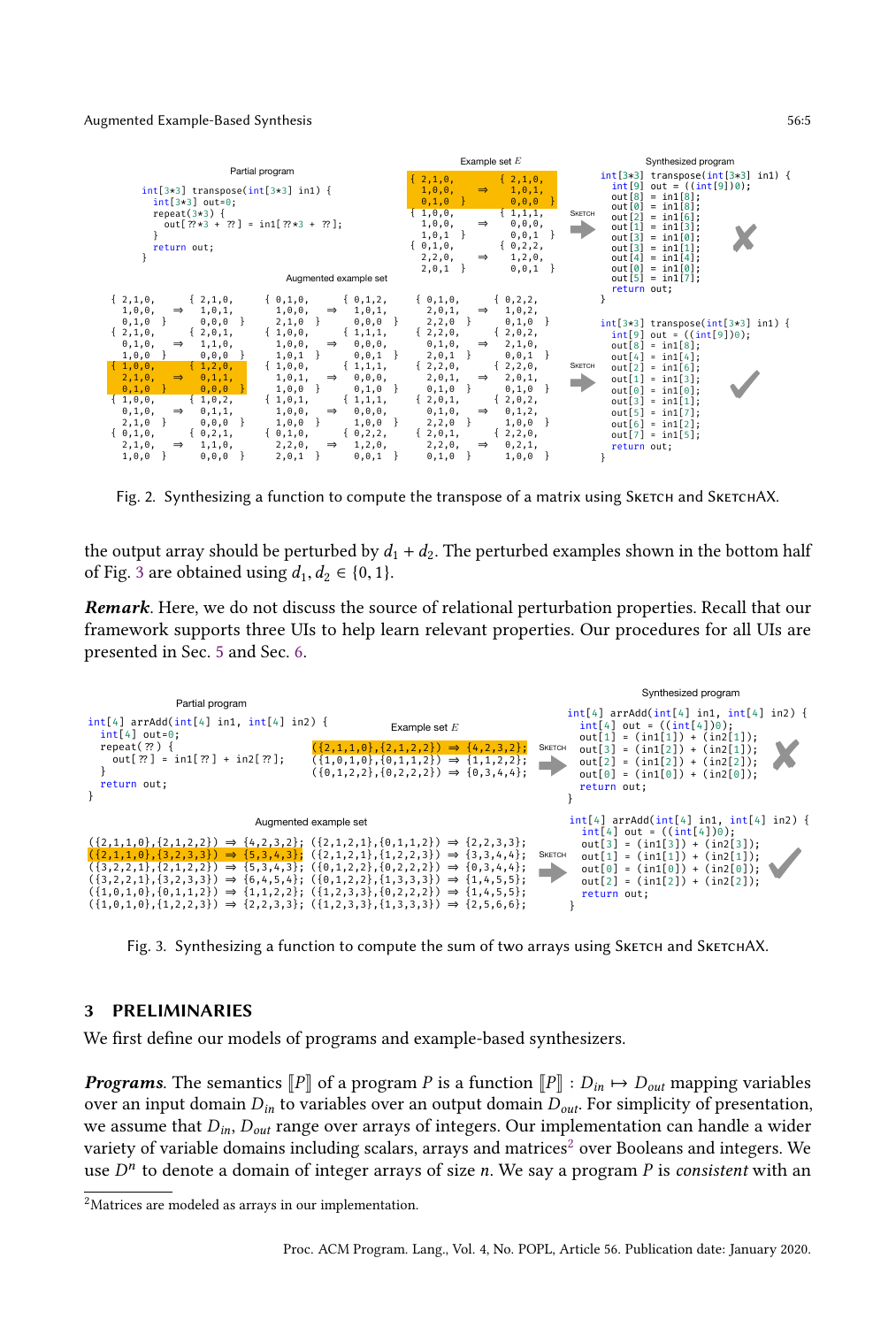input/output (I/O) example  $(x, y)$  if  $\llbracket P \rrbracket(x) = y$ .

*Equivalent programs.* Two programs P and P' are equivalent, denoted  $P \equiv P'$ , if P and P' share the same input domain  $D_{in}$ , and,  $\forall x \in D_{in}$ .  $\llbracket P \rrbracket(x) = \llbracket P' \rrbracket(x)$ .

Synthesizers. An example-based synthesizer, also sometimes referred to as a synthesizer, accepts as input a set  $E$  of I/O examples and generates a program  $P$  that is consistent with all examples in E. We sometimes refer to I/O examples simply as *examples*. Given a synthesizer S and a set E of examples, we use  $S(E)$  to denote the program generated by  $S^3$  $S^3$ . We assume that all user-provided examples are free of error and noise, i.e., all examples are consistent with the implicit specification a user may have in mind.

Some synthesizers are *constraint-based* – they accept constraints in first-order logic (modulo background theories) and use satisfiability modulo theory (SMT) solvers to generate a program that satisfies all constraints. Note that I/O examples can easily be encoded as constraints. Given a set C of constraints, we use  $S(C)$  to denote the program generated by a constraint-based synthesizer S.

We say a constraint-based synthesizer  $S$  can solve a Partial MAx-SMT problem if it can accept a set  $C^{hard}$  of constraints that are declared to be *hard* (i.e., non-relaxable) and a set  $C^{soft}$  of constraints declared to be soft (i.e., relaxable) and generate a program that satisfies all the hard constraints and maximizes the number of satisfied soft constraints. When such a synthesizer is used in its MAx-SMT mode, we denote the synthesized program as  $\mathcal{S}(C^{hard},C^{soft}).$ 

In what follows, unless explicitly stated, we do not assume a synthesizer to be constraint-based or to be able to solve a Partial Max-SMT problem.

## <span id="page-5-0"></span>4 RELATIONAL PERTURBATION PROPERTIES

We now formalize our notion of relational perturbation. We first present a fairly general *parametric* notion of relational perturbation and then present interesting instantiations that are used in our evaluation in Sec. [7.](#page-13-0)

Perturbation arrays and functions. We consider two classes of perturbation that can be applied to (integer) arrays: structural and value perturbation. A structural perturbation function applied to an array changes the positions of the array elements according to a given structural perturbation array of indices. A value perturbation function applied to an array changes the values of all array elements according to a given value perturbation array of parameters. Thus, a structural perturbation function does not modify the values of an array, a value perturbation function does not modify the positions of array elements, and neither perturbation function modifies the size of an array.

Definition 4.1 (Structural perturbation array). A structural perturbation array of size n,  $Q_n$ , is an array of indices in  $D^n$ : (1)  $\forall i \in \{0, ..., n-1\}$ .  $Q_n[i] \in \{0, ..., n-1\}$  and (2)  $\forall i, j \in \{0, ..., n-1\}$ .  $Q_n[i] = Q_n[j] \Rightarrow i = j.$ 

Definition 4.2 (Structural perturbation function). Let  $Q_n$  be a structural perturbation array. A  $Q_n$ -structural perturbation function  $f_{Q_n}^s : D^n \mapsto D^n$  applied to an array  $x \in D^n$  returns an array  $x' \in D^n$  such that  $\forall i \in \{0, ..., n-1\}$ .  $\sum_{i=1}^{n} i = x' [Q_n[i]]$ .

Thus, a structural perturbation array is a permutation of the indices  $\{0, \ldots, n-1\}$ . and a structural perturbation function permutes the array elements according to a given structural perturbation array.

<span id="page-5-1"></span> $3$ We assume that a synthesizer is deterministic. While many synthesizers may execute nondeterministically, they often have options to force deterministic behavior. For instance, one can use the '--slv-seed' option for the synthesizer SKETCH, use options '--seed' and '--random-seed' for the synthesizer CVC4, and run the synthesizer DryadSynth in a single-threaded mode to force determinism.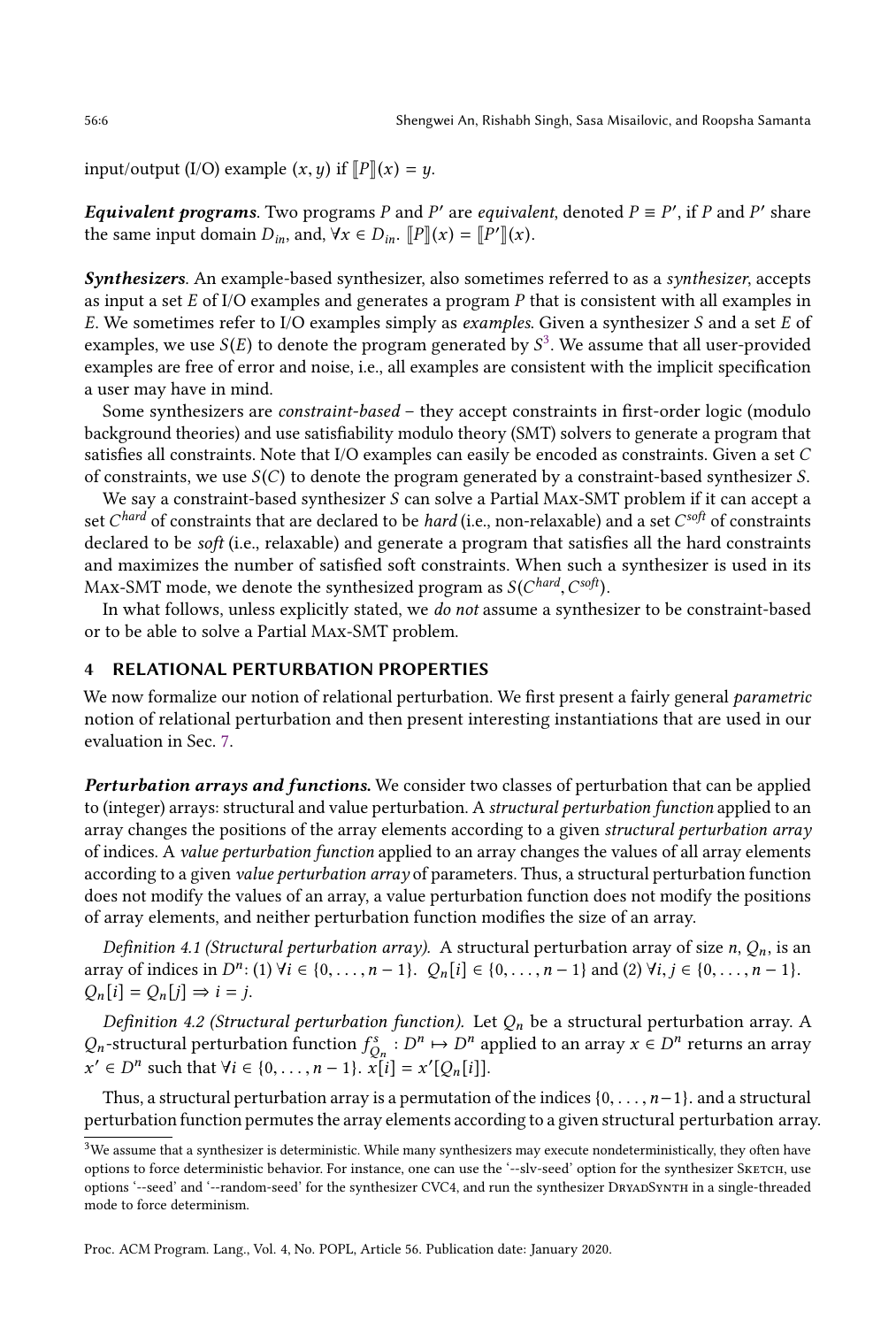Augmented Example-Based Synthesis 56:7

Example 4.3. In Fig. [1,](#page-3-0) the input array  $[-1, -3, -2]$  in the highlighted example of E' can be obtained by applying the [0, 2, 1]-structural perturbation function to the input array  $[-1, -2, -3]$  in the highlighted example of *E*. We write this as:  $f_{[0,2,1]}^s([-1,-2,-3]) = [-1,-3,-2]$ .

*Example 4.4.* The application of  $f_{[n-1,n-2...,0]}^s$  to an array  $x \in D^n$  returns an array that reverses the elements of  $x$ .

The set of all structural perturbation arrays of size *n* is denoted  $Q_n$ . Note that if  $n = 1$ , then  $Q_1 = [0]$  and  $f_{Q_1}^s(x) = x$  for any  $x \in D^1$ . We refer to the *identical* structural perturbation array  $[0, 1, \ldots, n-1]$  as  $id_n^s$ . Thus,  $f_{id_n^s}^s(x) = x$  for any  $x \in D^n$ . We refer to the structural perturbation array  $[k + 1, \ldots, n - 1, 0, 1, \ldots, k]$ , corresponding to a rotation to the right by k positions, as  $rot_n^k$ , and the complementary structural perturbation array, corresponding to a rotation to the left by  $k$ positions, as  $rot<sub>n</sub><sup>-k</sup>$ .

Definition 4.5 (Value perturbation array). A value perturbation array,  $V = [d_1, d_2]$ , is an array of rational-valued parameters  $d_1, d_2 \in \mathbb{Q}$ .

Definition 4.6 (Value perturbation function). Given a value perturbation array  $V = [d_1, d_2]$ , a *V*-value perturbation function  $f_V^v : D^n \mapsto D^n$  applied to an array  $x \in D^n$  returns an array  $x' \in D^n$ such that  $\forall i \in \{0, ..., n-1\}$ .  $x'[i] = d_1x[i] + d_2$ .

Thus, a value perturbation function applies a specific affine transformation to every element of an array using parameters defined by a value perturbation array.

*Example 4.7.* The application of  $f_{[2,1]}^v$  to the array  $x = [2, 3, 5, 7]$  yields the array  $y = [5, 7, 11, 15]$ and the application of  $f^v_{[1/2,-1/2]}$  to  $\hat{y}$  yields x again.

Example 4.8. While the current formalization is limited to single input arrays, we use the example from Figure [3](#page-4-1) to illustrate how the formalization extends naturally to multiple input arrays. In Fig-ure [3,](#page-4-1) the input arrays  $([2, 1, 1, 0], [3, 2, 3, 3])$  in the highlighted perturbed example can be obtained by applying a  $([1, 0], [1, 1])$ -value perturbation function to the input arrays  $([2, 1, 1, 0], [2, 1, 2, 2])$ in the highlighted example of  $E$ ; the first input array is left unchanged and the elements of the second input array are incremented by 1.

Thus, a value perturbation function applies the same affine transformation to all elements of an array. The (infinite) set of all value perturbation arrays is denoted  $V$ . We refer to the *identical* value perturbation array  $[1, 0]$  as  $id^v$ .

Relational perturbation properties. We define relational perturbation properties to relate perturbed inputs to corresponding perturbed outputs of programs. We use  $A$  and  $f$  to denote both structural and value perturbation arrays and functions, respectively. We refer to a perturbation array and perturbation function applied to the input (output) of a program as an *input (output)* perturbation array  $A_{in}$  ( $A_{out}$ ) and an input (output) perturbation function  $f_{A_{in}}$  ( $f_{A_{out}}$ ), respectively. Henceforth, we fix the sizes of input and output arrays to be  $n, m$ , respectively.

Definition 4.9 (Relational perturbation property). A relational perturbation property  $R$  is a tuple  $(K_1, K_2, \oplus, \mathcal{A}_{in})$  of a matrix  $K_1$  of rationals, an array  $K_2$  of rationals, an operator  $\oplus$  and a set  $\mathcal{A}_{in}$  of input perturbation arrays such that: for each  $A_{in} \in \mathcal{A}_{in}$ , the corresponding output perturbation array  $A_{out} = K_1 A_{in} \oplus K_2^4$  $A_{out} = K_1 A_{in} \oplus K_2^4$ . The operator  $\oplus \in \{+, +_m\}$  where + is addition and  $+_m$  is addition modulo m.

<span id="page-6-0"></span><sup>4</sup>For convenience, we assume arrays are column vectors.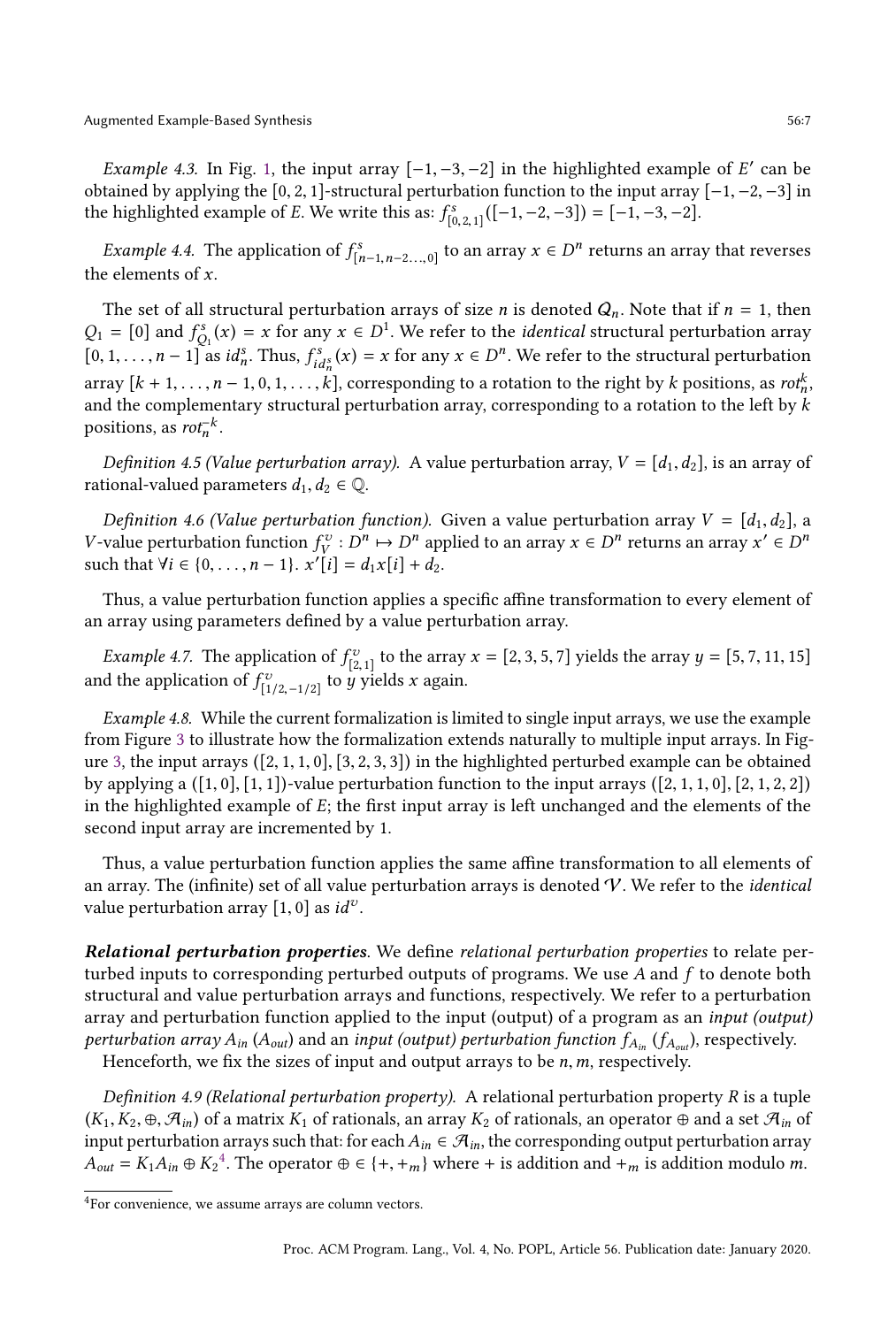The above definition of a relational perturbation property is very general and can potentially be instantiated in infinitely many ways using its parameters  $K_1$ ,  $K_2$  and  $\mathcal{A}_{in}$ . We present two classes of interesting instantiations below that our evaluation focuses on (Sec. [7\)](#page-13-0). In what follows,  $0_{m\times n}$ denotes the zero matrix of size  $m \times n$  and  $I_n$  denotes the identity matrix of size *n*.

Structural relational perturbation properties. These are perturbation properties where both the input and output perturbation is structural. Thus, each  $A_{in}$  is a column vector of size n,  $A_{out}$  is a column vector of size m, the matrix K<sub>1</sub> is of size  $m \times n$ , the array K<sub>2</sub> is a column vector of size m, and  $\oplus = +m$ .

- (1) Permutation invariance. Permutation invariance specifies that the program output does not change when the elements of the program input (array) are permuted. Formally, for all  $Q_n \in Q_n$ , we have  $[![P]](x) = [[![P]](f_{Q_n}^s(x))$ . Permutation invariance is the relational perturbation property  $(0_{m\times n}, id_m^s, +_m, Q_n)$ . Note,  $\forall Q_n \in Q_n$ .  $A_{out} = 0_{m\times n} Q_n +_m id_m^s$ , i.e.,  $A_{out} = id_m^s$ as desired.
- (2) Permutation preservation. For this property, we assume that the sizes of input and output arrays are the same, i.e.,  $n = m$ . Permutation preservation specifies that when the elements of the program input are permuted, the elements of the program output are permuted in the same way. Formally, for all  $Q_n \in Q_n$ , we have  $f_{Q_n}^s(\llbracket \hat{P} \rrbracket(x)) = \llbracket P \rrbracket(\hat{f}_{Q_n}^s(x))$ . This can be represented as the relational perturbation property  $(I_n, 0_{n \times 1}, +_n, Q_n)$ .
- (3)  $(k, -k)$ -rotation. For this property, we also assume that  $n = m$ .  $(k, -k)$ -rotation specifies that when the elements of the program input are rotated to the right by  $k$  positions, the elements of the program output are rotated to the left by  $k$  positions. Formally, for all  $k \in \{-(N-1), \ldots, N-1\}$ , we have  $f_{rot_n^{-k}}^s([\![P]\!](x)) = [\![P]\!](f_{rot_n^{k}}^s(x))$ . This can be represented as the relational perturbation property  $(I_n, k_{n \times 1}, +_n, \{rot_n^k \mid k \in \{-(N-1), \ldots, N-1\}\})$ , where  $k_{n\times 1}$  is a column vector of size *n* with all elements equal to *k*.

Value relational perturbation properties. These are perturbation properties where both the input and output perturbation are value perturbations. Here,  $A_{in}$ ,  $A_{out}$  and the array  $K_2$  are all column vectors of size 2, the matrix  $K_1$  is of size  $2 \times 2$ , and  $\oplus = +$ .

- (1) Value invariance. This value relational perturbation property is similar to permutation invariance with the structural input perturbation replaced by a value input perturbation. Formally, Value invariance specifies that for all  $V \in \mathcal{V}$ , we have  $[ P ] ](x) = [P ] ](f_V^v(x))$ . Value invariance can be represented by the relational perturbation property  $(0_{2\times 2}, id_2^s, +, \mathcal{V})$ .  $A_{out} = id^{\nu}$  for all  $V \in \mathcal{V}$  as desired.
- (2) Value preservation. This value relational perturbation property is similar to permutation preservation with the structural input perturbation replaced by a value input perturbation. Formally, Value preservation specifies that for all  $V \in V$ , we have  $f_V^v(\llbracket P \rrbracket(x)) = \llbracket P \rrbracket(f_V^v(x))$ and can be represented as the relational perturbation property  $(I_2, 0_{2\times1}, +, \mathcal{V})$ . have  $A_{out} = V$ for all  $V \in V$  as desired.

We define two additional value perturbation properties that are used in our evaluation (Sec. [7\)](#page-13-0):  $V_{given}$ -value invariance and  $V_{given}$ -value preservation. These restrict the focus to a given set  $V_{given}$  of value perturbation arrays, instead of the set V of all possible value perturbation arrays.

Relational perturbation functions. Relational perturbation functions capture the notion of applying a relational perturbation property  $R$  to an example set  $E$ . Informally, the application of an R-relational perturbation function to E yields a *perturbed* example set  $E_{pert}$  obtained by perturbing each example in E according to R.

<span id="page-7-0"></span>Definition 4.10 (Relational perturbation function). Given relational perturbation property  $R =$  $(K_1, K_2, \oplus, \mathcal{A}_{in})$ , an R-relational perturbation function  $f_R: (D^n, D^m) \mapsto (D^n, D^m)$  applied to an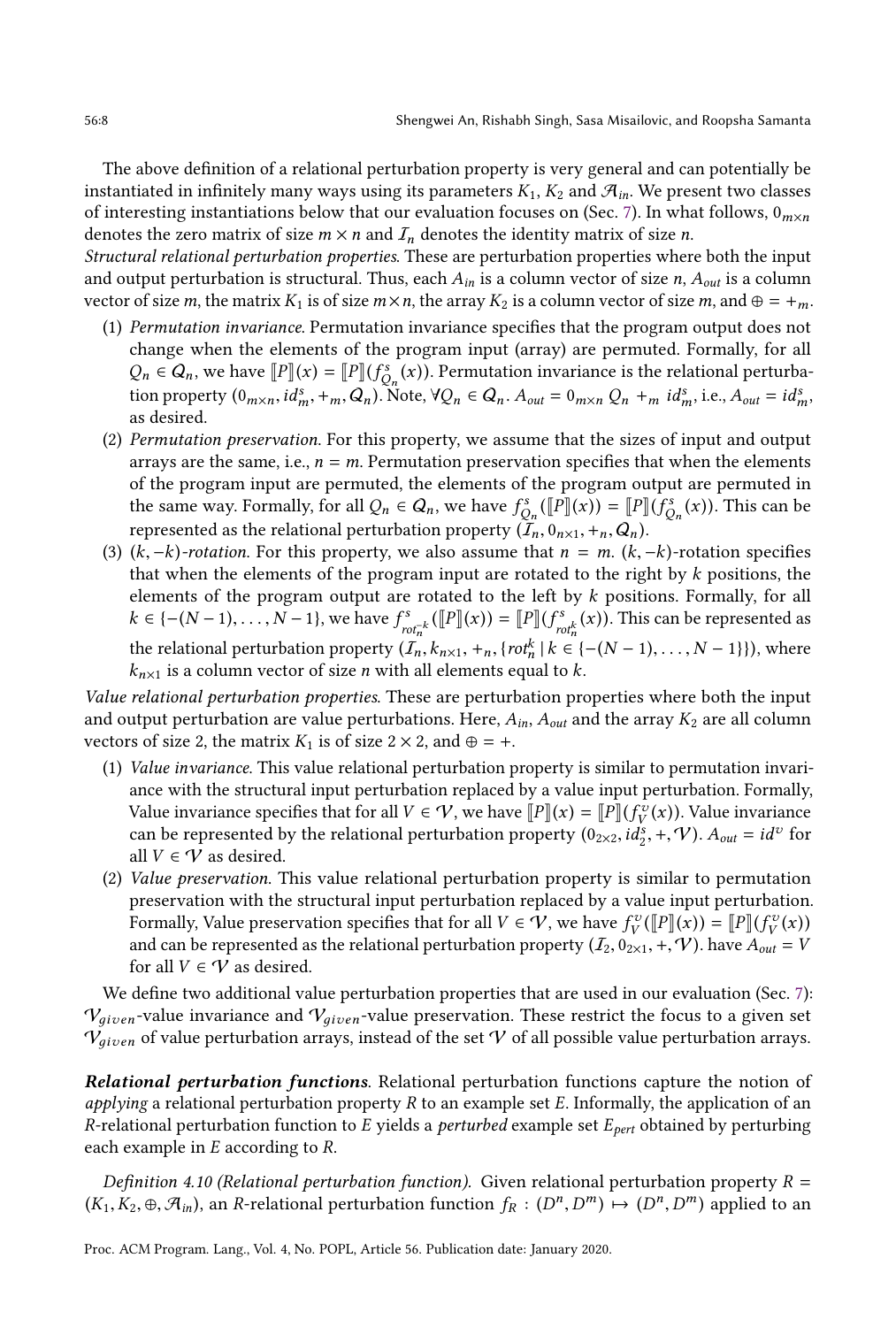example set E returns an example set  $E_{pert}$  such that  $(x', y') \in E_{pert}$  iff there exist  $(x, y) \in E$  and  $A_{in} \in \mathcal{A}_{in}$  such that  $x' = f_{A_{in}}(x)$  and  $y' = f_{A_{out}}(y)$  with  $A_{out} = K_1 A_{in} \oplus K_2$ .

## <span id="page-8-0"></span>5 ALGORITHMIC FRAMEWORK

We now present our overall solution framework to improve the generalizability of existing examplebased synthesizers. Our framework supports three different UIs that differ in the degree of user involvement in identifying suitable relational perturbation properties for an example-based synthesis problem. The solutions for the first two UIs, i.e., the Property-Selection and Property-Validation UIs, are applicable to any example-based synthesizer that can handle the variable domains described in Sec. [3](#page-4-3) and Sec. [4.](#page-5-0) The solution presented in this section for the third UI, i.e., the Property-Inference UI, is applicable to constraint-based synthesizers that can solve the Partial Max-SMT problem and can handle the variable domains described in Sec. [3](#page-4-3) and Sec. [4.](#page-5-0) In Sec. [6,](#page-11-0) we describe how to specialize these solutions to the SKETCH synthesizer and additionally present an alternate solution for the Property-Inference UI that does not require the synthesizer to be constraint-based (or be able to solve the Partial Max-SMT problem).

| <b>Algorithm 1:</b> Example Augmentation                                                      |  |  |  |  |  |  |  |  |
|-----------------------------------------------------------------------------------------------|--|--|--|--|--|--|--|--|
| 1 <b>procedure</b> PerturbExamples $(E, R)$                                                   |  |  |  |  |  |  |  |  |
| <b>Input</b> : $E$ : a set of I/O examples                                                    |  |  |  |  |  |  |  |  |
| $R = (k_1, k_2, \oplus, \mathcal{A}_{in})$ : a relational perturbation property               |  |  |  |  |  |  |  |  |
| <b>Output</b> : $E_{pert}$ : a set of I/O examples obtained by applying R to E                |  |  |  |  |  |  |  |  |
| $E_{pert} = \emptyset$<br>$\overline{2}$                                                      |  |  |  |  |  |  |  |  |
| foreach $(x, y) \in E$ do<br>3                                                                |  |  |  |  |  |  |  |  |
| foreach $A_{in} \in \mathcal{A}_{in}$ do<br>$\overline{\mathbf{4}}$                           |  |  |  |  |  |  |  |  |
| $E_{pert} = E_{pert} \cup \{(f_{A_{in}}(x), f_{k_1A_{in} \oplus k_2}(y))\}$<br>$\overline{5}$ |  |  |  |  |  |  |  |  |
| return $E_{pert}$                                                                             |  |  |  |  |  |  |  |  |

<span id="page-8-1"></span>We begin with a procedure that implements the core strategy of our framework: *augment user*provided example sets by applying relational perturbation properties. Given an example set E and a relational perturbation property  $R$ , this simple procedure, shown in Algo. [1,](#page-8-1) perturbs each example in  $E$  by applying  $R$  to it according to Def. [4.10.](#page-7-0) In what follows, we restrict our focus to a *finite* set of relational perturbation properties.

#### 5.1 Augmented Synthesis: Property-Selection UI

In the Property-Selection UI, the user provides an example set  $E$  and a finite set  $\mathcal R$  of relational perturbation properties. Our solution for this UI is shown in Algo. [2.](#page-9-0) We explicitly identify user inputs/interactions in a procedure by underlining them. Besides  $E$  and  $R$ , the procedure also requires as input a synthesizer S. Unlike E and  $\mathcal R$  which are user-provided inputs (hence, underlined), the synthesizer S is a tunable parameter of our framework.

Given these inputs, Algo. [2](#page-9-0) generates a program consistent with examples in E. The procedure first uses Algo. [1](#page-8-1) to obtain an augmented example set  $E_{aug}$  by perturbing the examples in E with all the properties in  $R$ . Then, the procedure invokes synthesizer S using  $E_{aug}$  to generate the output program.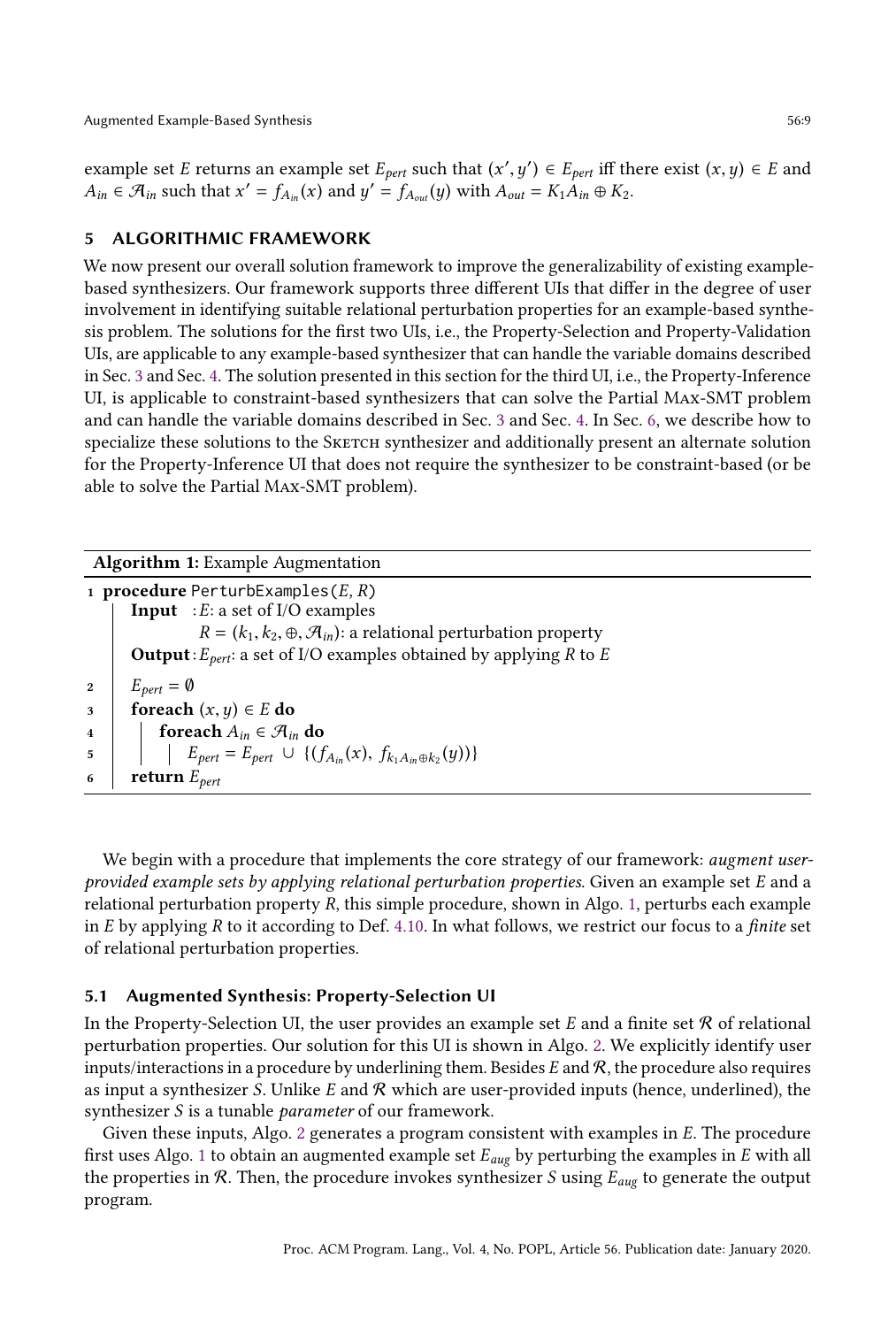Algorithm 2: Augmented Synthesis: Property-Selection UI 1 procedure AugmentSynthesis\_PropertySelection( $E, R, S$ ) **Input** :  $E$ : a set of I/O examples R: a set of relational perturbation properties S: an example-based synthesizer **Output**:  $P$ : a program consistent with examples in  $E$ 2  $E_{aug} = E$ 3 for  $R \in \mathcal{R}$  do 4 |  $E_{pert}$  = PerturbExamples(*E,R*) 5  $E_{aug} = E_{aug} \cup E_{pert}$ 6 return  $S(E_{aug})$ 

<span id="page-9-0"></span>Algorithm 3: Augmented Synthesis: Property-Validation UI

1 **procedure** AugmentSynthesis\_PropertyValidation( $E, R, S, n$ ) **Input** : E,  $\mathcal{R}$ , S: as before n: the number of perturbed examples shown to a user **Output**:  $P$ : a program consistent with examples in  $E$ 2  $E_{aug} = E$ 3 for  $R \in \mathcal{R}$  do 4 |  $E_{pert}$  = PerturbExamples(*E*, *R*)  $5 \mid \bigcup E_{rand} = \text{RandomlyChoose}(E_{pert},n)$ 6 if UserAccept $(E_{rand})$  then 7  $E_{aug} = E_{aug} \cup E_{pert}$  $\mathbf{s}$  return  $S(E_{aug})$ 

# <span id="page-9-1"></span>5.2 Augmented Synthesis: Property-Validation UI

In the Property-Validation UI, the user provides an example set  $E$  and interacts with our framework to validate/invalidate perturbed examples. The user burden in this case is less than in the Property-Selection  $UI$   $-$  instead of picking applicable relational perturbation properties, the user only needs to examine examples. As before, the user inputs/interactions are underlined in our procedure, Algo. [3,](#page-9-1) for this UI. The procedure is additionally parameterized by a synthesizer S, a set of relational perturbation properties  $R$ , and the number *n* of user interactions per property.

For each property in  $R$ , Algo. [3](#page-9-1) uses Algo. [1](#page-8-1) to generate a set  $E_{pert}$  of perturbed examples. Then, a set of n randomly chosen perturbed examples from  $E_{pert}$  are shown to the user. If the user accepts all *n* perturbed examples, the example set *E* is augmented with the perturbed examples  $E_{pert}$ . The procedure invokes synthesizer  $S$  using the final augmented example set  $E_{aug}$  to generate the output program. Notice that, for each property, Algo. [3](#page-9-1) only requires a user to accept n perturbed examples in order to augment E with the entire set  $E_{pert}$  of perturbed examples corresponding to that property.

# 5.3 Augmented Synthesis: Property-Inference UI

In the Property-Inference UI, the user only provides an example set E. The user burden in this case is obviously the least among all our UIs. In fact, there is no additional burden on the user beyond a standard example-based synthesis setting. Not surprisingly, this UI is the most challenging for our framework as we need to automatically infer relevant relational perturbation properties without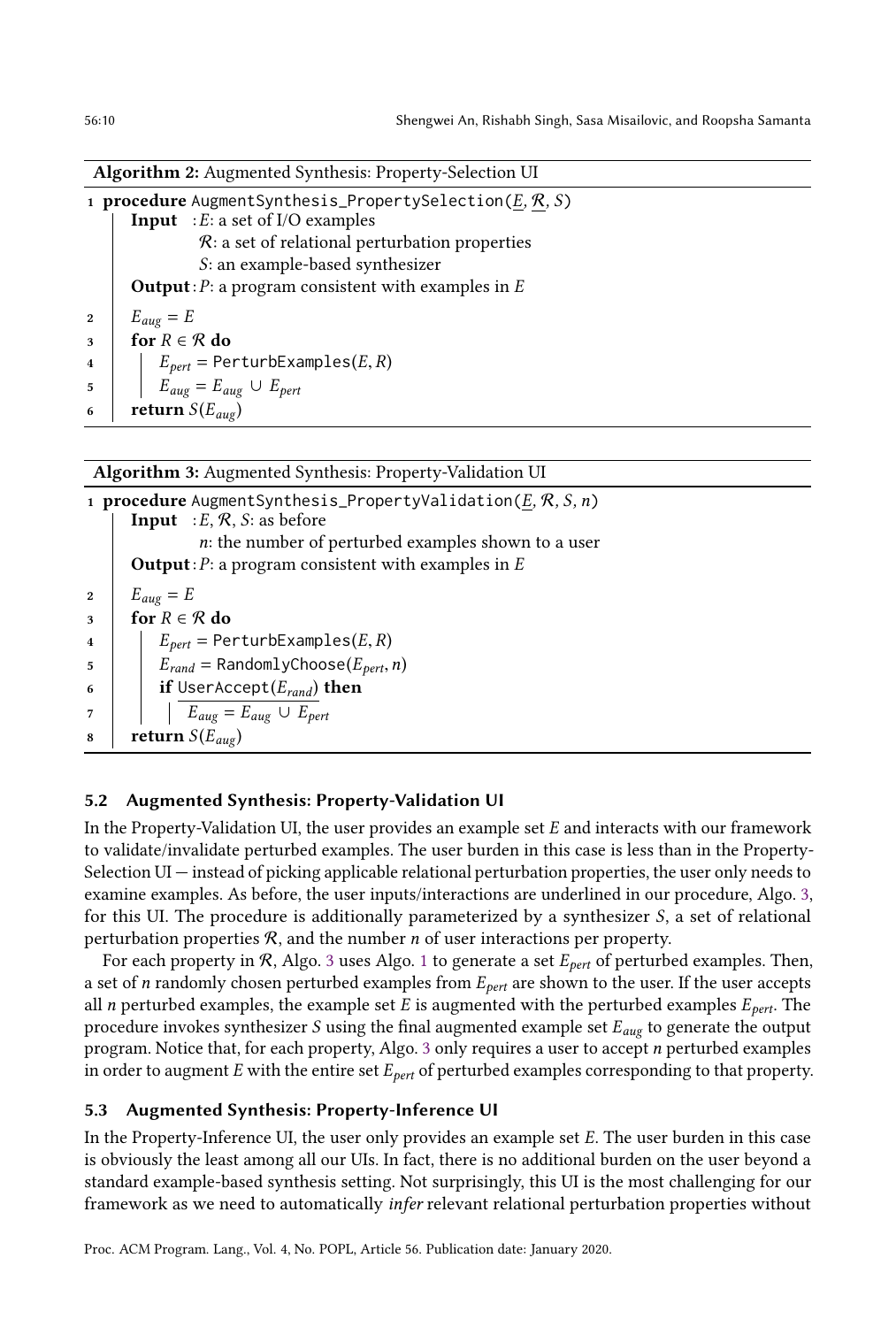|                 | <b>Algorithm 4:</b> Augmented Synthesis: Property-Inference UI                                                    |          |  |  |  |  |  |  |
|-----------------|-------------------------------------------------------------------------------------------------------------------|----------|--|--|--|--|--|--|
|                 | 1 <b>procedure</b> AugmentSynthesis_PropertyInference( $E, R, S$ )<br><b>Input</b> : E, $\mathcal{R}$ : as before |          |  |  |  |  |  |  |
|                 | S: a constraint-based synthesizer that can solve a Partial MAX-SMT problem                                        |          |  |  |  |  |  |  |
|                 | <b>Output</b> : $P$ : a program consistent with examples in $E$                                                   |          |  |  |  |  |  |  |
| $\overline{2}$  | $C^{hard} = \{ (P(x) = y)   (x, y) \in E \}$                                                                      |          |  |  |  |  |  |  |
| 3               | $C^{soft} = \emptyset$                                                                                            |          |  |  |  |  |  |  |
| $\overline{4}$  | for $R \in \mathcal{R}$ do                                                                                        |          |  |  |  |  |  |  |
| $5\phantom{.0}$ | $E_{pert}$ = PerturbExamples( <i>E</i> , <i>R</i> )                                                               |          |  |  |  |  |  |  |
| 6               | $C_R = \bigwedge_{(x,y)\in E_{pert}} (P(x) = y)$<br>C <sup>soft</sup> = {C <sub>1</sub> , , C <sub> R </sub> }    |          |  |  |  |  |  |  |
| $7\overline{ }$ |                                                                                                                   |          |  |  |  |  |  |  |
|                 | 8 $\mathcal{L} = \text{AllMaxSMTSol}(S, C^{hard}, C^{soft})$                                                      |          |  |  |  |  |  |  |
|                 | /* $\mathcal{R}^{\mathcal{L}}$ : the set of property sets in $\mathcal{L}$                                        | $\star/$ |  |  |  |  |  |  |
| $\mathbf{q}$    | <b>return</b> AugmentSynthesis_PropertySelection(E, Rank( $\mathcal{R}^{\mathcal{L}}$ ), S)                       |          |  |  |  |  |  |  |

<span id="page-10-0"></span>any help from a user. Our solution, based on a Partial Max-SMT formulation, is shown in Algo. [4.](#page-10-0) Besides the (underlined) user-provided example set, the procedure is parameterized by a synthesizer S and a set of relational perturbation properties  $\mathcal{R}$ . We require S to be a constraint-based synthesizer that can solve a Partial Max-SMT problem.

For each example in E, the procedure generates a corresponding hard constraint. For each property  $R \in \mathcal{R}$ , the procedure generates a soft constraint corresponding to the set of perturbed examples obtaining by applying  $R$  to  $E$  (using Algo. [1\)](#page-8-1). Once all constraints are generated, we have a Partial MAx-SMT synthesis problem defined by the tuple  $(S, C^{hard}, C^{soft})$ . A solution  $(P, \mathcal{R}^*)$  to this partial Max-SMT synthesis problem consists of a program P, synthesized by S, which is consistent with the set of all examples in  $E$  (i.e.,  $C^{hard}$ ) and all examples perturbed according to some maximal subset of properties  $\bar{\mathcal{R}} \subseteq 2^{\mathcal{R}}$  (corresponding to a maximally satisfiable set of soft constraints in C<sup>soft</sup>). In general, there can be multiple such solutions, say {( $P_1$ ,  $\bar{R}_1$ ), ..., ( $P_t$ ,  $\bar{R}_t$ )}; let us denote this set by  $\cal L$ . If Algo. [4](#page-10-0) were to simply return  ${\it S}({\it C}^{hard},{\it C}^{soft})$ , this would be a program  $P$  corresponding to an arbitrary solution (P,  $\bar{R}$ ) from L (based on the search strategy of S). In particular, P may not be the most generalizable program and  $\overline{R}$  may not be the most suitable property set for the given example-based synthesis problem. While it is not clear how to formally define optimality of solutions to the Partial Max-SMT synthesis problem, Algo. [4](#page-10-0) uses a more sophisticated approach than simply returning  $S(C^{hard}, C^{soft}).$ 

First, Algo. [4](#page-10-0) uses a procedure AllMaxSMTSol to obtain the entire set  $\mathcal L$  of Partial MAx-SMT synthesis solutions (Line 8). Let  $\mathcal{R}^\mathcal{L}$  denote the set of property sets in  $\mathcal{L}.$  In Line 9, Algo. [4](#page-10-0) uses a procedure Rank to obtain the property set in  $\mathcal{R}^{\mathcal{L}}$  ranked highest by a ranking function and invokes Algo. [2](#page-9-0) with this highest ranked property set.

The procedures AllMaxSMTSol and Rank can be instantiated in many ways. We describe our specific implementations in Sec. [6.](#page-11-0)

## 5.4 Correctness

An example-based synthesizer  $S$  is sound with respect to a set of examples  $E$  if: whenever  $S$  generates a program  $P$  from the set  $E$  of examples,  $P$  is guaranteed to be consistent with all examples in  $E$ . An example-based synthesizer S is *complete* with respect to  $E$  if: whenever there exists a program in S's hypothesis space consistent with the examples in  $E$ , S can always generate such a program.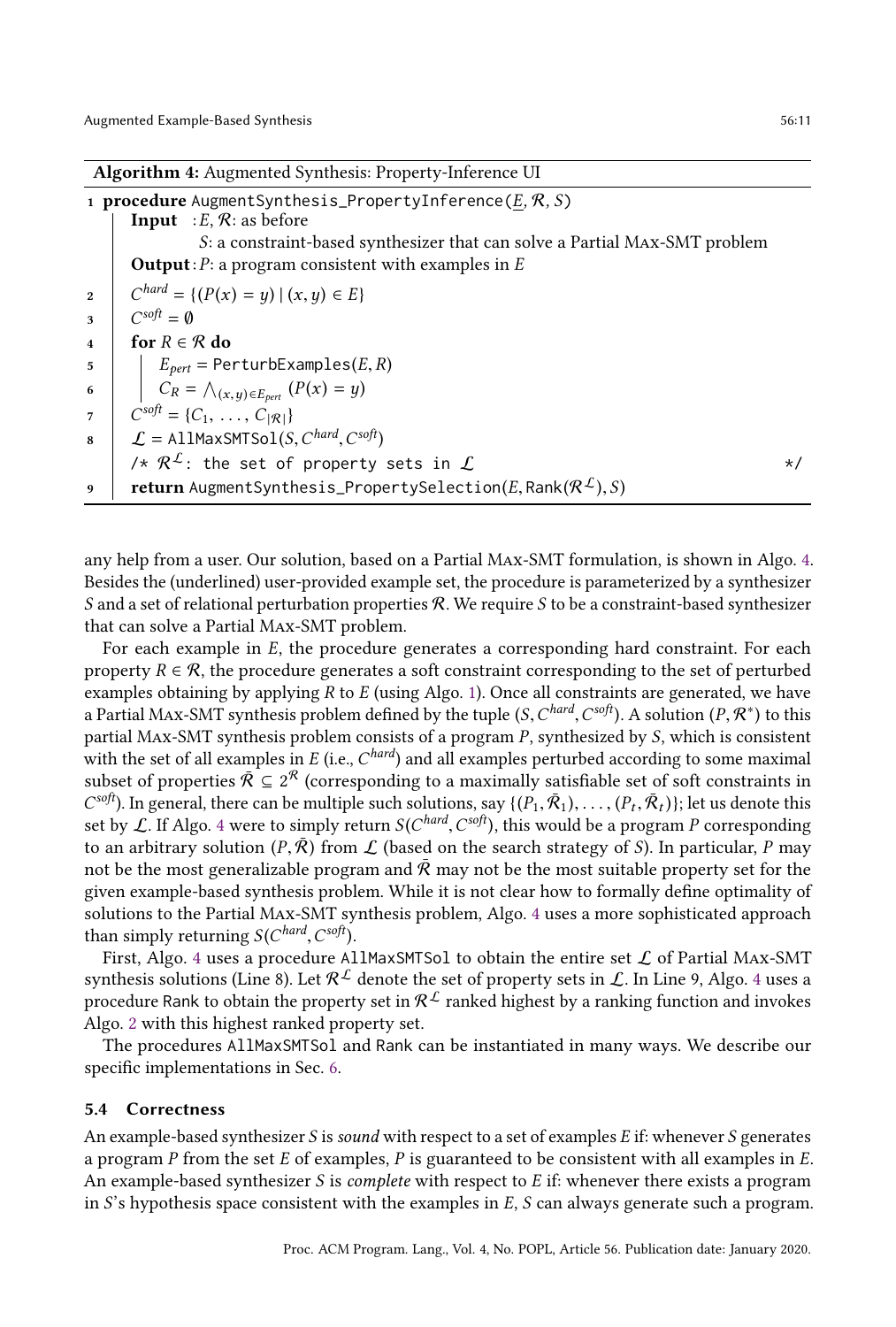```
int [N] F(int [N] in){
  ?? // holes in unknown program
  return out;
}
harness void userProvidedExamples(E){
 for (in, out) \in E:
      assert out == F(in);
}
harness void augmentedExamples (E_{\text{pert}}) {
  for (in, out) \in E_{pert}:
      assert out == F(in);
}
```
Fig. 4. Sketch encoding for Algo. [1.](#page-8-1)

The example augmentation does not affect the soundness/completeness with respect to the user-provided set of examples:

Theorem 5.1. The synthesis procedures in Algo. [2,](#page-9-0) Algo. [3](#page-9-1) and Algo. [4](#page-10-0) are sound and complete with respect to the user-provided example set E if the synthesizer S is sound and complete with respect to E.

The theorem follows directly from the fact that the augmented example sets used by all three synthesis procedures include the user-provided examples and from our assumption that a user does not make mistakes: all user-provided and validated examples are free of error.

While we do not provide formal guarantees about the generalizability of the programs synthesized by our procedures, as we will see in Sec. [7,](#page-13-0) all our procedures can significantly improve the generalizabity of the SKETCH synthesizer.

# <span id="page-11-0"></span>6 SKETCHAX

In this section, we describe the key components of the specialization, SKETCHAX, of our framework to the SKETCH synthesizer. We present the basic SKETCH encoding of our algorithms and an efficient alternative to AugmentSynthesis\_PropertyInference that can also be used with example-based synthesizers that are not constraint-based.

**Basic SKETCH encoding.** The main idea of the SKETCH encoding for all our algorithms (see Fig. [4](#page-11-1) for the SKETCH encoding for Algo. [1\)](#page-8-1) is to use the harness function in SKETCH to impose  $I/O$ constraints, corresponding to user-provided and augmented examples, as assert statements.

Implementation of AugmentSynthesis\_PropertyInference. When using an exact encoding of Algo. [4](#page-10-0) in Sketch, we found that Sketch often struggles to complete the difficult Partial Max-SMT optimization problem within a specified time bound (even for returning one solution). Hence, we encode a simple greedy procedure (see Algo. [5\)](#page-12-0) for solving the maximization constraint: instead of considering all properties in  $R$  at once, the procedure performs a greedy search over subsets of properties in  $R$  of increasing sizes. The procedure marks a property set as *satisfiable* if AugmentSynthesis\_PropertySelection can successfully synthesize a program using the property set and SKETCH, within a time bound. The procedure maintains such largest satisfiable subsets of properties until no subset can be expanded any further. The procedure generates all solutions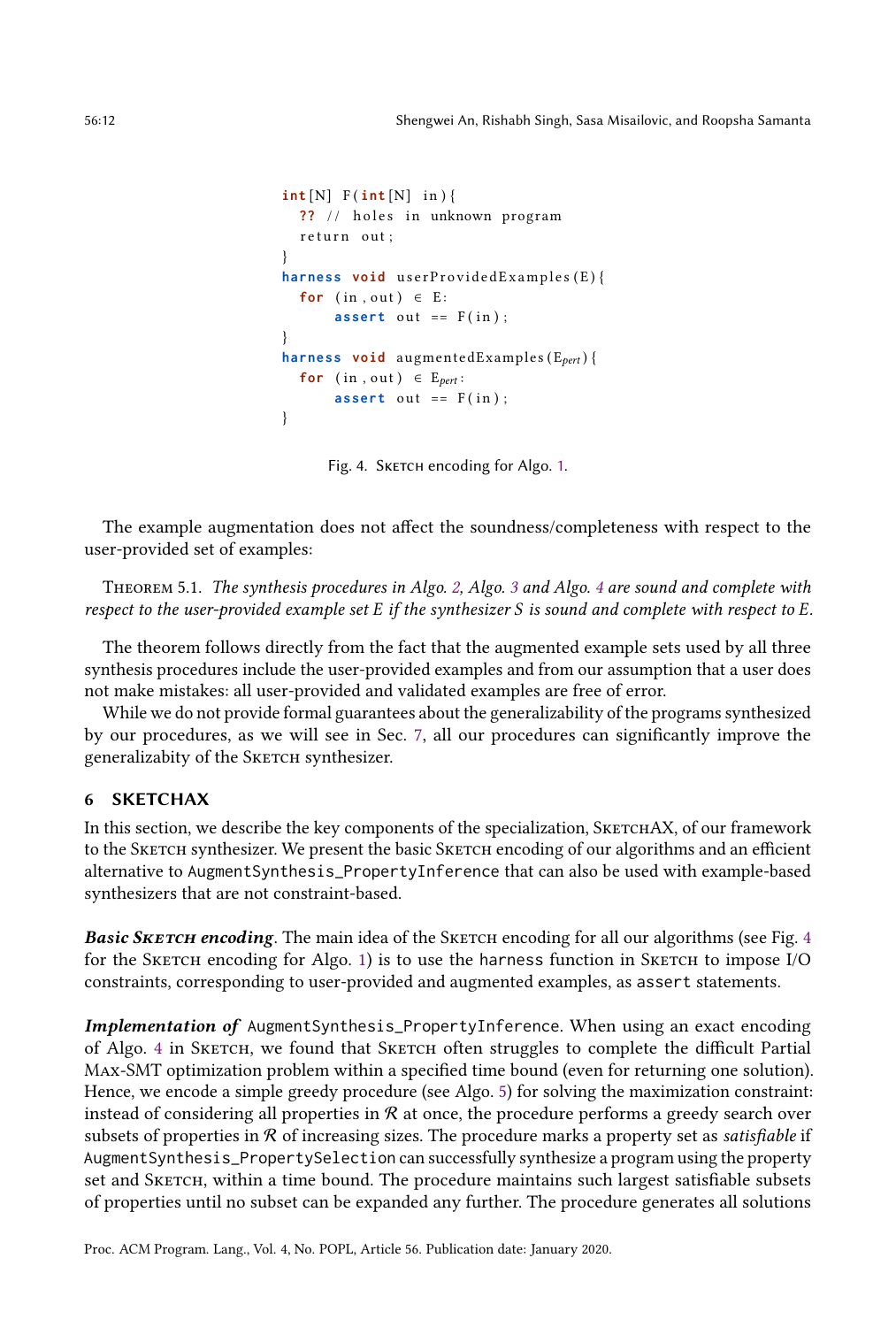Algorithm 5: Greedy Implementation for Algo. [4](#page-10-0)

1 procedure GreedyAugmentSynthesis\_PropertyInference( $E, R, S, T$ ) **Input** :  $E, R$ : as before S: an example-based synthesizer  $T:$  time bound **Output**:  $P$ : a program synthesized with highest ranked properties 2 |  $\mathcal{R}_{app} = \emptyset$  $3 \text{ for } R \in \mathcal{R}$  do 4 if AugmentSynthesis\_PropertySelection\_T $(E, {R}, S) \neq$ None then 5 | |  $\mathcal{R}_{app} = \mathcal{R}_{app} \cup \{R\}$ 6 if  $|\mathcal{R}_{app}| \leq 1$  then  $\tau$  | return AugmentSynthesis\_PropertySelection(E,  $\mathcal{R}_{\mathit{app}}, S$ ) 8 |  $\mathcal{R}_{sat} = \{\{R\} \mid R \in \mathcal{R}_{app}\}\$ 9  $conflict = \emptyset$ 10 while  $|\mathcal{R}_{sat}| > 1$  do 11  $\overline{\mathcal{R}}_{newsat} = \emptyset$ 12 for  $\mathcal{R}_{oldsat} \in \widetilde{\mathcal{R}}_{sat}$  do 13 **for**  $R_{new} \in \{R \mid R \in \mathcal{R}_{app} \land R \notin \mathcal{R}_{oldsat}\}\$  do 14 **if**  $\exists R \in \mathcal{R}_{\text{oldsat}}$ .  $(R, R_{\text{new}}) \in \text{conflict}$  then 15 | | | | continue 16 if AugmentSynthesis\_PropertySelection\_T $(E, \mathcal{R}_{oldsat} \cup \{R_{new}\}, S) \neq \text{None}$ then 17  $\vert$   $\vert$   $\vert$   $\vert$   $\widetilde{\mathcal{R}}_{newsat} = \widetilde{\mathcal{R}}_{newsat} \cup {\mathcal{R}_{oldsat} \cup {\{R_{new}\}\}}$  $18$  | | | else 19 | | | | if  $|\mathcal{R}_{\text{oldsat}}| = 1$  then 20 | | | | conflict = conflict  $\cup \{(R_{new}, R), (R, R_{new}) \mid R \in \mathcal{R}_{oldsat}\}$ 21 **if**  $|\mathcal{R}_{newsat}| = 0$  then  $22$  break 23 |  $\mathcal{R}_{sat} = \mathcal{R}_{newsat}$ 24 **return** AugmentSynthesis\_PropertySelection(E, Rank( $\hat{\mathcal{R}}_{sat}$ ), S)

<span id="page-12-0"></span>to the Partial Max-SMT problem that can each be computed as being satisfiable within the time bound and does not require the synthesizer to even be constraint-based.<sup>[5](#page-12-1)</sup>

In order to take a closer look at Algo. [5,](#page-12-0) we first define some notation used in the algorithm. Symbols R and  $R_{new}$  denote a single property, symbols  $R_{app}$  and  $R_{oldsat}$  denote a set of properties, and symbols  $\mathcal{\bar{R}}_{sat}$  and  $\mathcal{\bar{R}}_{newsat}$  denote a set of sets of properties. Further, given a property R, {R} denotes the singleton set containing R. Finally, AugmentSynthesis\_PropertySelection\_T denotes a version of AugmentSynthesis\_PropertySelection that is forced to return "None" after a time bound T is exceeded.

We first collect all individual, satisfiable/applicable properties in  $\mathcal{R}_{app}$  (Lines 2-5). We do this by using AugmentSynthesis\_PropertySelection\_T to synthesize using each possible property

<span id="page-12-1"></span><sup>5</sup>We use a Partial Max-SMT formulation for Algo. [4,](#page-10-0) instead of the above greedy formulation, for ease of presentation. The choice between Algo. [4](#page-10-0) and the greedy implementation is a practical one, and can be made based on the availability/efficiency of Partial Max-SMT-solving within the synthesizer in question.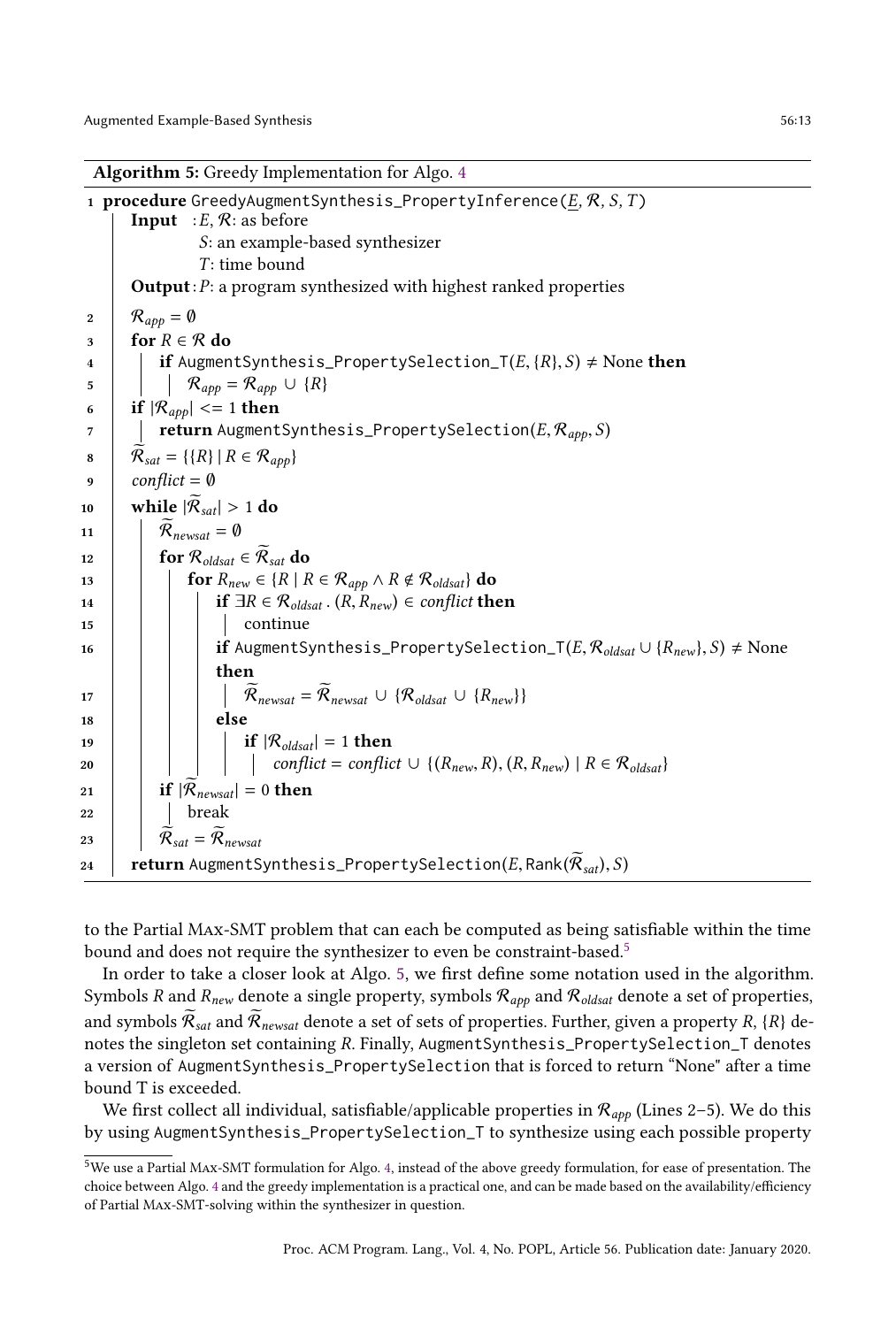$R \in \mathcal{R}$ . If no property is found to be satisfiable or only one property is found to be satisfiable, Algo. [5](#page-12-0) simply returns the program synthesized by AugmentSynthesis\_PropertySelection with  $\mathcal{R}_{app}$ (Lines  $6-7$ ). Then, we start to build maximal sets of satisfiable properties by adding one property from  $\mathcal{R}_{\textit{app}}$  iteratively to current satisfiable property sets (Lines 8–23). The set of maximal, satisfiable property sets,  $\widetilde{R}_{sat}$ , is initialized with singleton sets containing each satisfiable property in  $\mathcal{R}_{app}$ (Line 8). While there are at least two satisfiable property sets in  $\widetilde{\mathcal{R}}_{sat}$  (Line 10), we iteratively try to construct a larger satisfiable property set  $\widetilde{\mathcal{R}}_{newsat}$  with one additional property (Line 12–20). Thus, in each iteration, we choose a satisfiable property set  $\mathcal{R}_{oldsat}$  and try to add a new property  $R_{new}$  into it. To be more efficient, we maintain a (symmetric) conflict relation between each pair of properties that essentially tracks if AugmentSynthesis\_PropertySelection\_T is able to synthesize a program using the pair of properties, within the time bound. If any property in  $\mathcal{R}_{oldsat}$  conflicts with  $R_{new}$ , we just skip trying  $R_{new}$  (Lines 14–15). If the newly constructed property set  $\mathcal{R}_{oldsat} \cup \{R_{new}\}$  is found to be satisfiable, we add it to the set of maximal, satisfiable property sets constructed in the current iteration of the outer while loop (Lines  $16-17$ ). Otherwise, we update the conflict relation (Lines 19Ð20). If we fail to construct a larger satisfiable property set, we exit the while loop with the previous set of maximal, satisfiable property sets in  $\mathcal{R}_{sat}$  (Lines 21–22). Otherwise, we start the next iteration of the while loop by updating  $\mathcal{R}_{sat}$  to the newly constructed set of maximal, satisfiable property sets  $\mathcal{\tilde{R}}_{newsat}$  (Line 23).

After collecting the maximal, satisfiable property sets, Algo. [5](#page-12-0) returns the program synthesized by AugmentSynthesis\_PropertySelection using the property set ranked highest by a ranking function (Line 24). In our actual implementation, we use dynamic programming to avoid using AugmentSynthesis\_PropertySelection to synthesize programs with the same sets of examples and properties repeatedly in Line 24.

Ranking function. After analyzing the satisfiable property sets generated by the above greedy implementation of AugmentSynthesis\_PropertyInference over our dataset and experimenting with different ranking functions (including one learnt from a training set of successful synthesis instances from the Property-Selection UI), we found that randomly choosing a property set from the set of satisfiable property sets is adequate for our experimental setup.

# <span id="page-13-0"></span>7 EVALUATION

Our evaluation of SketchAX investigates the improvement over Sketch in synthesis of correct benchmarks and the run-time performance of our algorithms for all three UIs. In what follows, the implementations in SKETCHAX of the algorithms for the three UIs are denoted SKETCHAX I, SKETCHAX II and SKETCHAX III, respectively.

Dataset. Our dataset consists of 143 "SKETCH benchmarks" from SKETCH Benchmarks Repositories [\[ske 2019\]](#page-22-5), 40 "SyGuS benchmarks" from the Conditional Linear Integer Arithmetic (CLIA) track of the annual Syntax-Guided Synthesis (SyGuS) competition [\[syg 2019;](#page-22-6) [Alur et al.](#page-22-1) [2013\]](#page-22-1), and 14 manually-constructed benchmarks. Overall, our dataset consists of 111 Bit benchmarks which only use Booleans/bit-vectors and 86 Int benchmarks which only use integers/integer arrays.

The SKETCH benchmarks were automatically selected from the set of all benchmarks available in [\[ske 2019\]](#page-22-5) using a script based on the following requirements: (1) there is a reference implementation or complete functional specification for the benchmark; (2) the benchmark contains at least one hole; (3) Sketch can synthesize a program from the benchmark; (4) and the input/output of the benchmark are of types Boolean/integer or their arrays. This yielded 111 Bit benchmarks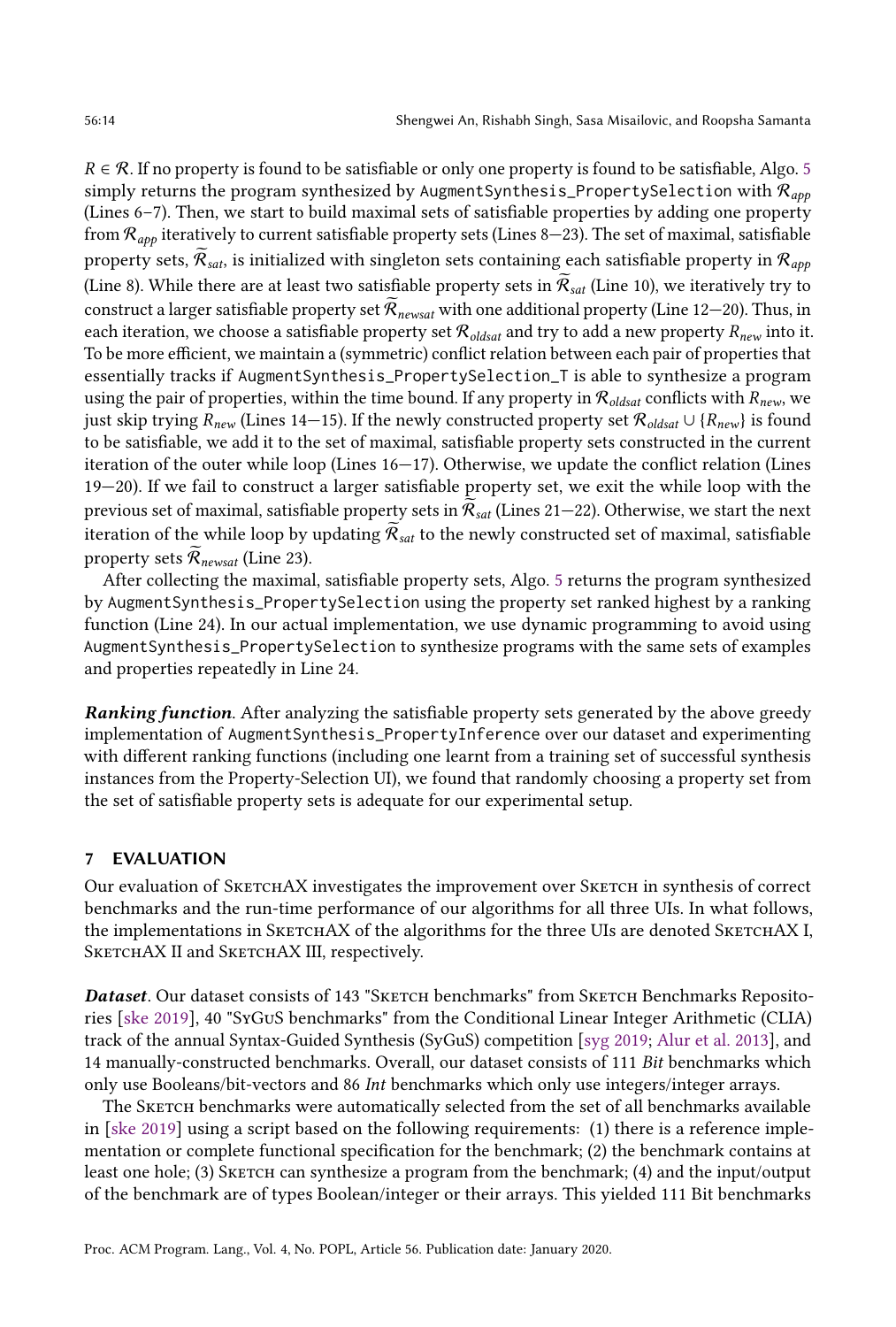and 32 Int benchmarks. Note that we require reference implementation for benchmarks only for evaluating the correctness of the synthesized program in our experiments.

For the SyGuS benchmarks, we considered the CLIA track and the Programming By Examples [Theory of Bit Vectors] (PBE-BV) track as these tracks target synthesis of programs over Booleans/integers and their arrays. Unfortunately, we were unable to use the benchmarks from the PBE-BV track as they did not come with complete functional specifications or reference implementations that would enable us to check the correctness of the synthesized programs. We hand-translated all benchmarks in the CLIA track into SKETCH and selected the ones for which SKETCH was able to synthesize a program. This yielded 40 Int benchmarks.

Finally, we manually constructed an additional 14 Int benchmarks in SKETCH to further enlarge our set of Int benchmarks. These include the three examples from Sec. [2,](#page-2-1) some variations on the partial programs in the SKETCH benchmarks, and common algorithmic tasks over arrays such as computing the sum of two matrices, counting the number of elements in an array within/exceeding a threshold, computing the maximum element in an arbitrary-length input array, etc.

We focus on the following set of relational perturbation properties as they suffice for the benchmarks we considered:

- $p_1$ : permutation invariance,
- $p_2$ : permutation preservation,
- $p_3$ :  $(k, -k)$ -rotation,
- $p_4$ :  $V_{add}$ -value invariance,
- $p_5$ :  $V_{mult}$ -value invariance,
- $p_6: V_{add}$ -value preservation,
- $p_7: V_{mult}$ -value preservation, and
- $p_8$ : permutation transposition.

Here,  $V_{add}$  is  $\{[1, d] | d \in \{1, ..., 10\}\}\$  and  $V_{mult}$  is  $\{[d, 0] | d \in \{2, ..., 10\}\}\$ . Thus, property  $p_4$ perturbs inputs by adding  $d \in \{1, \ldots, 10\}$  to all elements and leaves the output unchanged, property  $p_5$  perturbs inputs by multiplying all elements with  $d \in \{2, \ldots, 10\}$  and leaves the output unchanged, property  $p_6$  perturbs inputs/outputs by adding  $d \in \{1, \ldots, 10\}$  to all elements and property  $p_7$ perturbs inputs/outputs by multiplying all elements with  $d \in \{2, \ldots, 10\}$ . Property  $p_8$ , illustrated in Fig. [2,](#page-4-0) applies an identical permutation to the rows and columns of input and output matrices, respectively. Notice that the set of all relational properties is finite because of the finite sets  $V_{add}$ and  $V_{mult}$  of value perturbation arrays.

| Number of                                  | Bit | Int |  |  |  |
|--------------------------------------------|-----|-----|--|--|--|
| properties satisfied benchmarks benchmarks |     |     |  |  |  |
|                                            | 22  | 12  |  |  |  |
|                                            |     | 28  |  |  |  |
|                                            |     | 12  |  |  |  |
|                                            |     |     |  |  |  |
| >4                                         |     |     |  |  |  |
|                                            | າາ  |     |  |  |  |

<span id="page-14-0"></span>Table 1. Number of properties satisfied by benchmarks in dataset

Proc. ACM Program. Lang., Vol. 4, No. POPL, Article 56. Publication date: January 2020.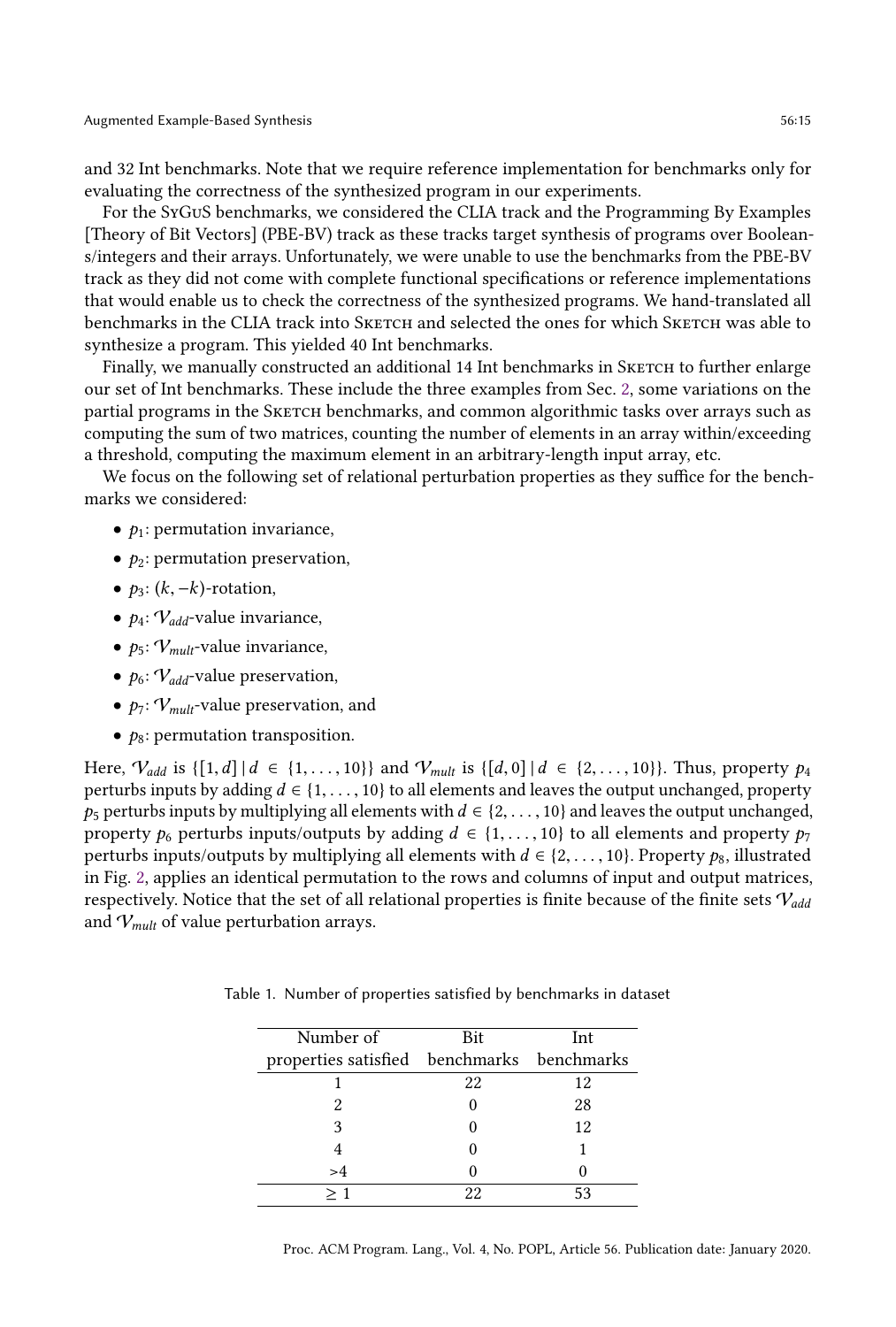In Table [1,](#page-14-0) we provide a property-based view of our dataset. In particular, we show the number of Bit and Int benchmarks satisfying some number of properties from  $p_1, \ldots, p_8$ . Note that the Bit benchmarks satisfy at most one (structural perturbation) property,  $p_1$  or  $p_2$  or  $p_3$ , at a time and do not satisfy any value perturbation properties.

Experimental setup. We use the reference implementations or complete functional specifications of the benchmarks to check the correctness of synthesized programs (using the keyword implements in SKETCH for checking program equivalence). Note that SKETCH does bounded verification, i.e., it checks program equivalence over all inputs upto certain bounds (e.g. all integers upto bit width 5, all arrays upto length 10 etc.).

In our default setting, we evaluate the success rate of SKETCH and our algorithms over 10 runs for each benchmark, yielding 1970 synthesis instances in total. Each run uses a different set of 3 I/O examples, randomly generated from the complete functional specification/reference implementation. We set a timeout of 5 minutes for synthesis-solving across all experiments. For the perturbation of an I/O example with a relational perturbation property (Line 5 in AugmentSynthesis\_PropertySelection), we set a timeout of 5 seconds and an upper-bound of 128 perturbed examples to ensure Sketch terminates within a reasonable time. On average, SKETCHAX I generated 112 examples for each benchmark satisfying some properties (157 for each int benchmark, and 93 for each bit benchmark).

We use the latest version of SKETCH, released in March 2018 (SKETCH-1.7.5). We ran our experiments on shared servers equipped with Intel E5320@1.86GHz CPU and 8GB RAM.

#### 7.1 SKETCHAX I: Property-Selection UI

Figures [5](#page-16-0) and [6](#page-16-1) summarize the results of our synthesis experiments with SKETCH and SKETCHAX I. For each benchmark, the applicable relational perturbation properties (from  $p_1, \ldots, p_8$ ) are manually chosen by us. Fig. [5](#page-16-0) shows the instance success rate for different benchmark categories. Recall that there are 10 synthesis instances per benchmark. The instance success rate is the percentage of synthesis instances that yield correct synthesized programs. The numbers below each benchmark category on the x-axis indicate the number of benchmarks in that category. Fig. [6](#page-16-1) shows the benchmark success rate for different benchmark categories. A benchmark synthesis is declared successful if 100% of its synthesis instances yield correct synthesized programs. The benchmark success rate is then simply computed as the percentage of benchmarks whose synthesis is successful. We later investigate other thresholds for defining a successful benchmark synthesis (Fig. [7\)](#page-16-2).

Let us first take a closer look at Fig. [5.](#page-16-0) The numbers within the SKETCHAX I bars indicate the improvement over the instance success rate of SKETCH with SKETCHAX I. The overall improvement in the instance success rate of SKETCH with SKETCHAX I is 22%. The improvement is significantly higher (61%) for benchmarks which satisfy at least one of the relational perturbation properties  $p_1, \ldots, p_8$ , thereby validating our fundamental hypothesis. The improvement is even more considerable (191%) for Bit benchmarks satisfying some perturbation properties, a category in which SKETCH's instance success rate is only 31%. The improvement for Int benchmarks satisfying some properties, a category for which SKETCH's instance success rate is 58%, is 32%. It is important to note that for benchmarks that do not satisfy any properties, SKETCHAX's success rate does not fall below that of SKETCH.

The improvements in benchmark success rates, shown in Fig. [6,](#page-16-1) are slightly higher: 28% for all benchmarks, 63% for benchmarks satisfying some properties, 220% for Bit benchmarks satisfying some properties, and 32% for Int benchmarks satisfying some properties. Notice that, as expected, the individual benchmark success rates of SKETCH and SKETCHAX I are lower than their respective instance success rates.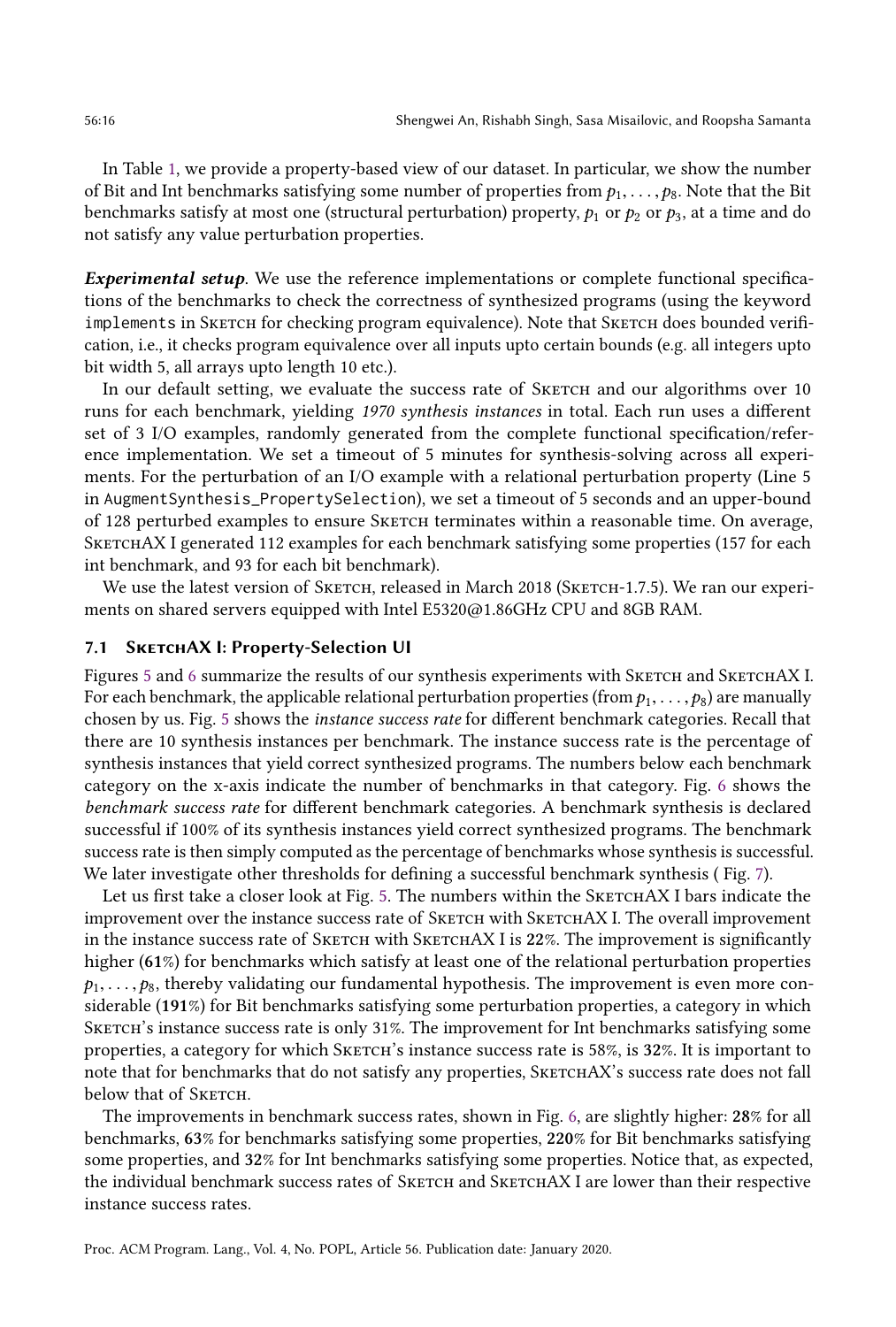<span id="page-16-0"></span>

Fig. 5. Instance success rate of SKETCH and SKETCHAX I.

<span id="page-16-1"></span>

<span id="page-16-2"></span>Fig. 7. Improvement of benchmark success rate w.r.t. varying thresholds for defining successful synthesis.

To ensure that our threshold choice of 100% for defining successful benchmark synthesis is not overtly conservative, we investigate the impact of using different thresholds for defining successful benchmark synthesis in Fig. [7.](#page-16-2) The y-axis tracks the improvement in benchmark success rate of SKETCHAX I over SKETCH for all benchmarks. Notice that (1) the improvement is roughly the same (specifically, between 24% and 28%) across all thresholds and (2) the improvement is actually the highest for the 100% threshold (specifically, 28%). Henceforth, we use 100% as the default threshold to measure benchmark success rate.

Differences in performance over Bit and Int benchmarks. As evident from Fig. [5](#page-16-0) and Fig. [6,](#page-16-1) SKETCH has a noticeably higher success rate for Int benchmarks than for Bit benchmarks. In fact, for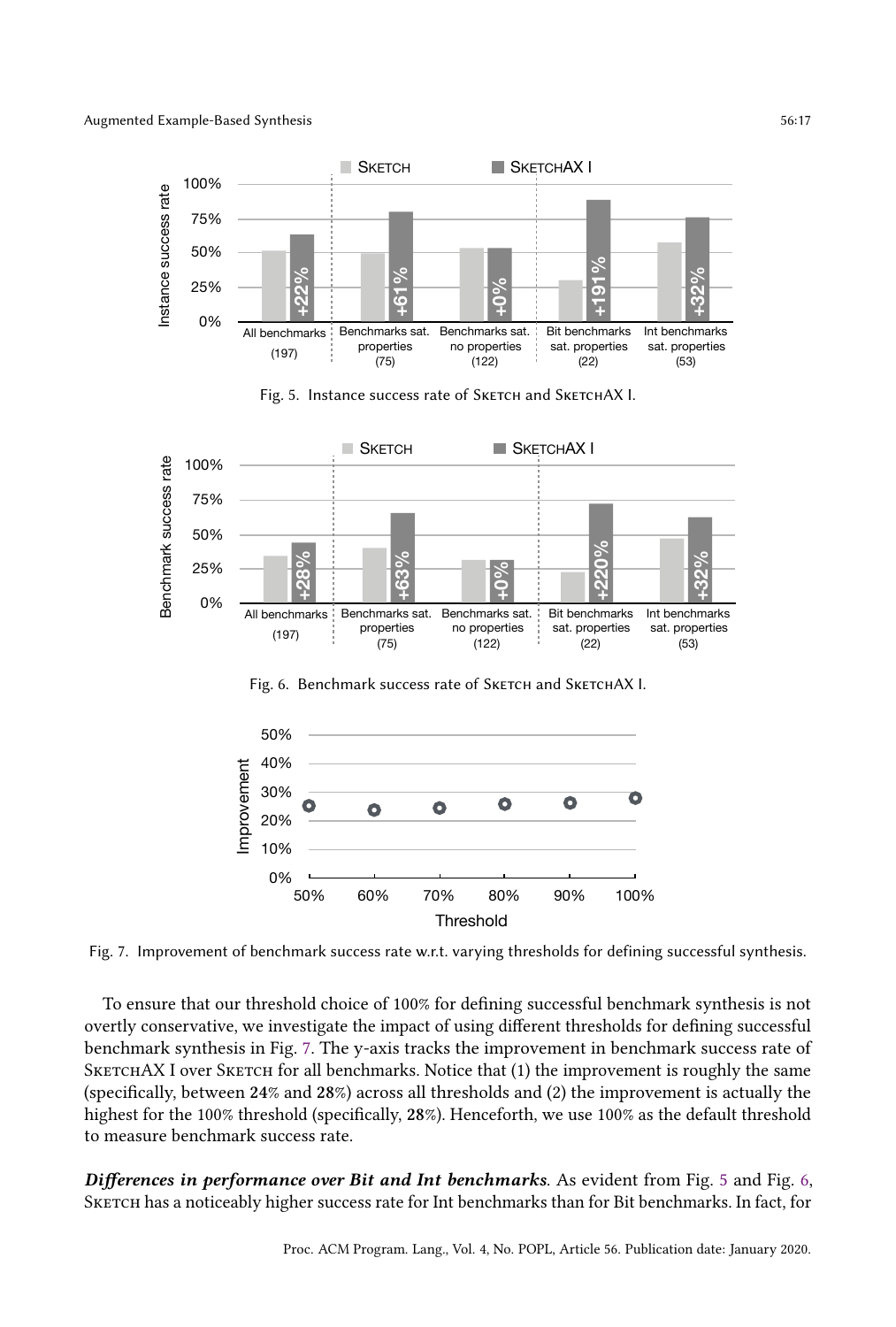the Int benchmarks from SKETCH Benchmarks Repositories that satisfy some properties, SKETCH's instance success rate is 97%![6](#page-17-0)

To understand the difference in performance of SKETCH for Int and Bit benchmarks, we took a closer look at the approximate sizes of the respective synthesis search spaces and found these to be smaller for Int benchmarks on average. For instance, while none of the Int benchmarks have solution spaces of sizes greater than  $10^{50}$ , 22 out of 111 Bit benchmarks have solution spaces of sizes greater than  $10^{50}$ . The smaller solution space sizes for Int benchmarks are primarily because of the small default bounds used in SKETCH for holes corresponding to integer constants, loop iterations etc, and, at least partially, explain SKETCH's higher success rate on Int benchmarks.

The difference in the improvement brought by SKETCHAX I for Int and Bit benchmarks satisfying some properties is harder to exactly pinpoint as there are many factors at play. We believe this is because the partial programs for Int benchmarks already impose significant structural/syntactic constraints on the synthesis search space, thereby limiting the improvements due to the semantic constraints corresponding to relational perturbation properties.

# 7.2 SKETCHAX II: Property-Validation UI

Figures [8](#page-18-0) and [9](#page-18-1) summarize the results of our synthesis experiments with SKETCH and all SKETCHAX algorithms.

Figures [8](#page-18-0) and [9](#page-18-1) show that SKETCHAX II, which employs a user to validate 3 perturbed examples per property, has a similar performance as SKETCHAX I across all categories. Further, observe that for the benchmarks which do not satisfy any properties, SKETCHAX II performs slightly better than SKETCHAX I, leading to a small overall improvement in its success rate across all benchmarks. There is an interesting explanation for this. For some synthesis instances, some relational perturbation properties hold on the given example set even though the properties don't hold for the program in general. Thus, the user validates the resulting perturbed examples and SKETCHAX II applies the properties to successfully augment the example set and the synthesis. In contrast, SKETCHAX I does not apply such properties to the example set and hence, does not augment the synthesis in these cases.

We also tested SKETCHAX II by having the user validate 1 and 2 perturbed examples per property and found that the results were a bit worse. The improvement in instance success rate over SKETCH for all benchmarks was 21% and 22%, respectively, and for benchmarks satisfying some properties was 56% and 59%, respectively.

# 7.3 SKETCHAX III: Property-Inference UI

The noteworthy improvements in success rates over SKETCH we have discussed so far have been for SKETCHAX with the Property-Selection and Property-Validation UIs, where the user plays an active role in providing or helping infer an applicable set of relational perturbation properties. The real testament to SKETCHAX's ability to augment SKETCH lies in the success rates of SKETCHAX III in Figures [8](#page-18-0) and [9.](#page-18-1) SKETCHAX III performs similar to SKETCHAX I in most categories, with the same overall improvement in instance success rate over all benchmarks. The reason for the small improvement in success rate of SketchAX III for benchmarks that do not satisfy any properties is the same as that for SKETCHAX II.

Inference of correct property sets. Since SKETCHAX III infers relevant property sets to use to augment examples, we examine its inference accuracy. This inference accuracy tracks the percentage

<span id="page-17-0"></span><sup>6</sup>For curious readers, Sketch's instance success rate for SyGuS and the manually-constructed Int benchmarks satisfying some properties is 19% and 49%, respectively.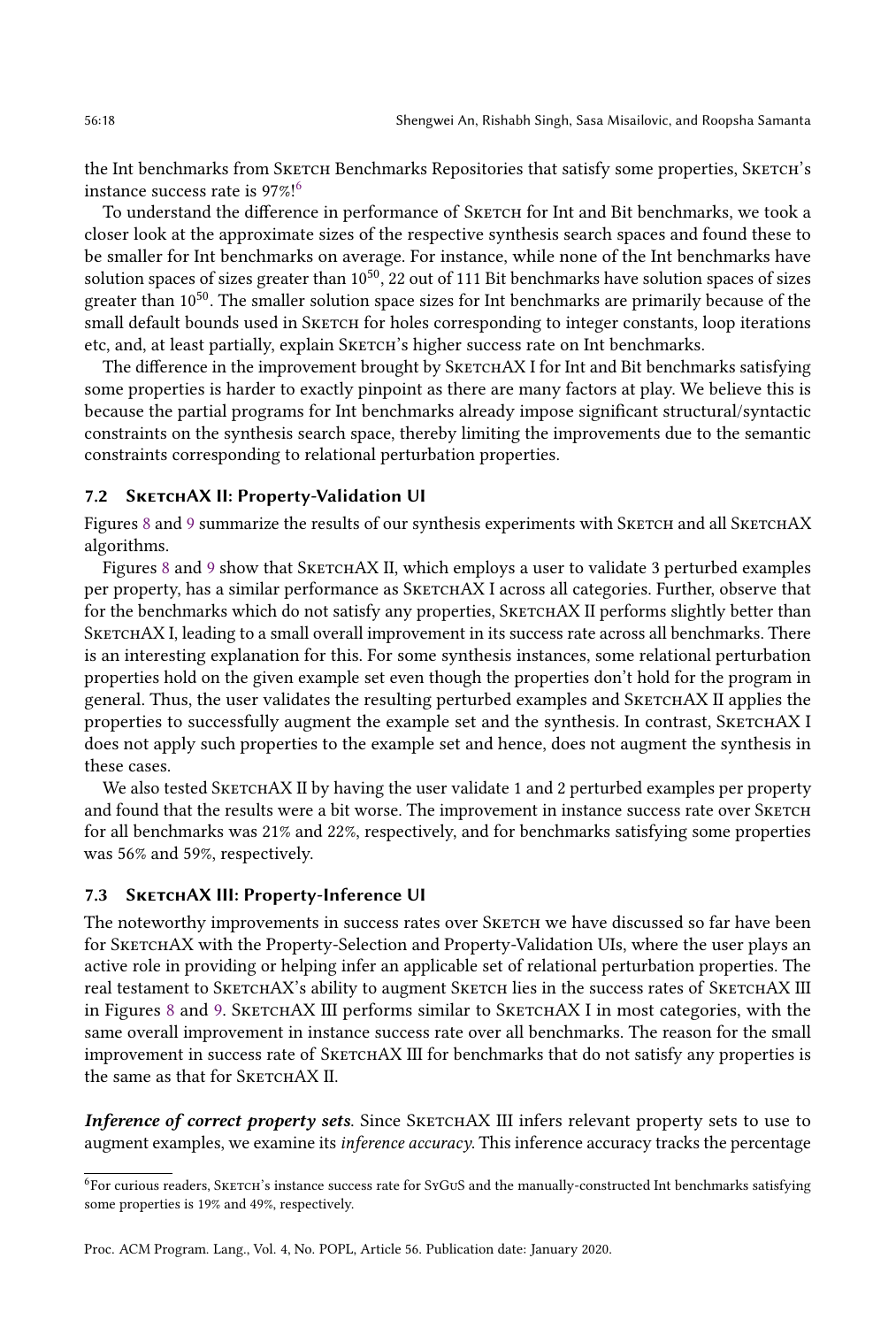#### Augmented Example-Based Synthesis 56:19

<span id="page-18-0"></span>

Fig. 8. Instance success rate of SKETCH and SKETCHAX algorithms.

<span id="page-18-1"></span>



## 100%

0% for benchmarks that do not satisfy any properties is 71.6% (53.9% for int benchmarks and 78.2% for is 92.1\$5(%1.1% for int benchmarks and 94.5% for bit benchmarks). Finally, the inference accuracy property sets. By randomly choosing one of the MAx-SMT solutions, SKETCHAX III's inference of synthesis instances for which SKETCHAX III inferred property sets that are subsets of the correct overview sat. prop. no prop. bit. sat. int. sat. accuracy over all benchmarks is 79.4%. The inference accuracy for benchmarks satisfying properties bit benchmarks). overview

<span id="page-18-2"></span>

Fig. 10. Time cost of SKETCH, SKETCHAX I and SKETCHAX III.

# 7.4 Time Cost of SKETCHAX

Fig. [10](#page-18-2) shows the total synthesis time taken by SKETCH and SKETCHAX I and SKETCHAX III on each of the 119 test benchmarks. We exclude SKETCHAX II as, barring the user interactions (whose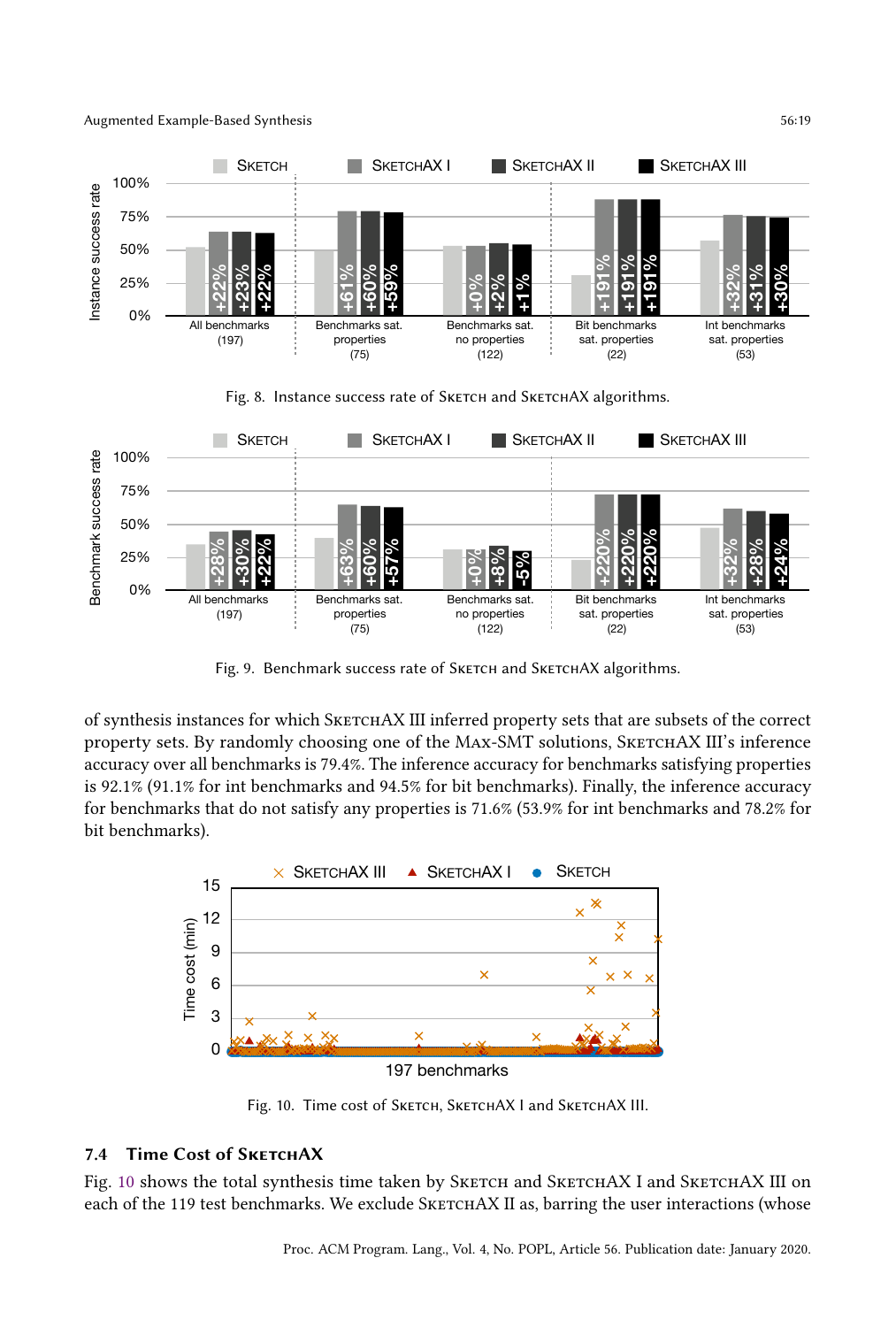<span id="page-19-0"></span>

|              | <b>SKETCH</b> | SKETCHAX I | SKETCHAX III |
|--------------|---------------|------------|--------------|
| Average      | 1.20          | 4.04       | 51.56        |
| 1st quartile | 0.98          | 1.00       | 1.43         |
| Median       | 1.07          | 1.16       | 6.03         |
| 3rd quartile | 1.27          | 1.70       | 20.62        |

Table 2. Statistical view of time cost (in seconds).

time cost is hard to estimate), the computations in SKETCHAX II are almost identical to those in SKETCHAX I. Observe that for most benchmarks, SKETCHAX I and SKETCHAX III took time similar to that taken by SKETCH. The statistical results in Table [2](#page-19-0) provide a more fine-grained view of the time performance. While the average times taken by SKETCHAX I and SKETCHAX III are noticeably higher than that taken by SKETCH, their times for the 3 quartiles are significantly lower and quite reasonable. Notice that SKETCHAX I closely matches the times taken by SKETCH on the 1st and 2nd quartile. And for 75% of the benchmarks (3rd quartile), the time taken by SKETCHAX I is 1.70 seconds. As for SKETCHAX III, 25% of the benchmarks (1st quartile) were synthesized within 1.43 seconds and half of the benchmarks (median) were tackled within 6.03 seconds.

# 7.5 Sensitivity of SKETCHAX to Size of Example Set

To illustrate how the size of the user-provided example set affects the success rate of SKETCHAX algorithms, we ran the algorithms with 1 to 5 examples for bit and int benchmarks (see Table [3\)](#page-19-1). As expected, more I/O examples can improve the success rates of all algorithms: (from about 30% to about 60% for SKETCH and from about 33+% to about 71% for SKETCHAX algorithms). In general, the improvement due to augmented synthesis increases as the number of examples decreases. However, for benchmarks satisfying some relational perturbation properties, the improvement starts going down when the number of examples decreases below a certain threshold (2 in our case). This is because the number of initial examples is too small to reliably augment. The negative improvement cases when using SKETCH III for benchmarks satisfying no properties is because we might enforce the wrong properties.

<span id="page-19-1"></span>

|               | (197) Benchmarks |      |           |       |       |      | (75) Benchmarks sat. properties |             |             |      |        | (122) Benchmarks sat. no properties |       |       |       |  |
|---------------|------------------|------|-----------|-------|-------|------|---------------------------------|-------------|-------------|------|--------|-------------------------------------|-------|-------|-------|--|
|               | 1ex.             |      | 2ex. 3ex. | 4 ex. | 5 ex. | 1ex. |                                 | 2 ex. 3 ex. | 4 ex. 5 ex. |      | 1 ex.  | 2 ex.                               | 3 ex. | 4 ex. | 5 ex. |  |
| <b>SKETCH</b> | 30.0             | 42.7 | 52.0      | 56.3  | 59.5  | 31.1 | 42.3                            | 49.6        | 52.7        | 55.9 | 29.3   | 43.0                                | 53.4  | 58.5  | 61.8  |  |
| SKETCHAX I    | 37.5             | 53.5 | 63.5      | 67.7  | 70.4  | 50.8 | 70.5                            | 79.9        | 82.7        | 84.4 | 29.3   | 43.0                                | 53.4  | 58.5  | 61.8  |  |
| Improvement   | 25.0             | 25.2 | 22.2      | 20.3  | 18.2  | 63.5 | 66.9                            | 61.0        | 57.0        | 51.1 | 0.0    | 0.0                                 | 0.0   | 0.0   | 0.0   |  |
| SKETCHAX II   | 39.0             | 54.8 | 64.1      | 68.1  | 70.6  | 51.2 | 70.5                            | 79 2        | 82.3        | 84.1 | 31.6   | 45.2                                | 54.8  | 59.3  | 62.2  |  |
| Improvement   | 29.9             | 28.4 | 23.1      | 20.9  | 18.4  | 64.8 | 66.9                            | 59.7        | 56.2        | 50.2 | 7.2    | 5.2                                 | 2.3   | 1.4   | 0.7   |  |
| SKETCHAX III  | 33.7             | 52.7 | 63.4      | 67.5  | 70.5  | 44.7 | 68.5                            | 78.7        | 81.6        | 83.7 | 26.9   | 43.0                                | 53.9  | 58.9  | 62.3  |  |
| Improvement   | 12.2             | 23.1 | 21.9      | 19.9  | 18.3  | 43.8 | 62.1                            | 58.6        | 54.9        | 49.9 | $-8.4$ | $-0.4$                              | 0.9   | 0.6   | 0.8   |  |

Table 3. Instance success rate (%) with varying example set sizes

# 7.6 Discussion

We wrap up this section with a discussion of some of our choices.

SKETCH. Recall that all the algorithms presented in Sec. [5](#page-8-0) and Sec. [6,](#page-11-0) except for Algo. [4,](#page-10-0) are parameterized by a synthesizer and can potentially be used with any example-based synthesizer, with support for a deterministic mode and the variable domains described in Sec. [3](#page-4-3) and Sec. [4.](#page-5-0) Hence, we experimented with two other synthesizers that were compatible with our framework  $-$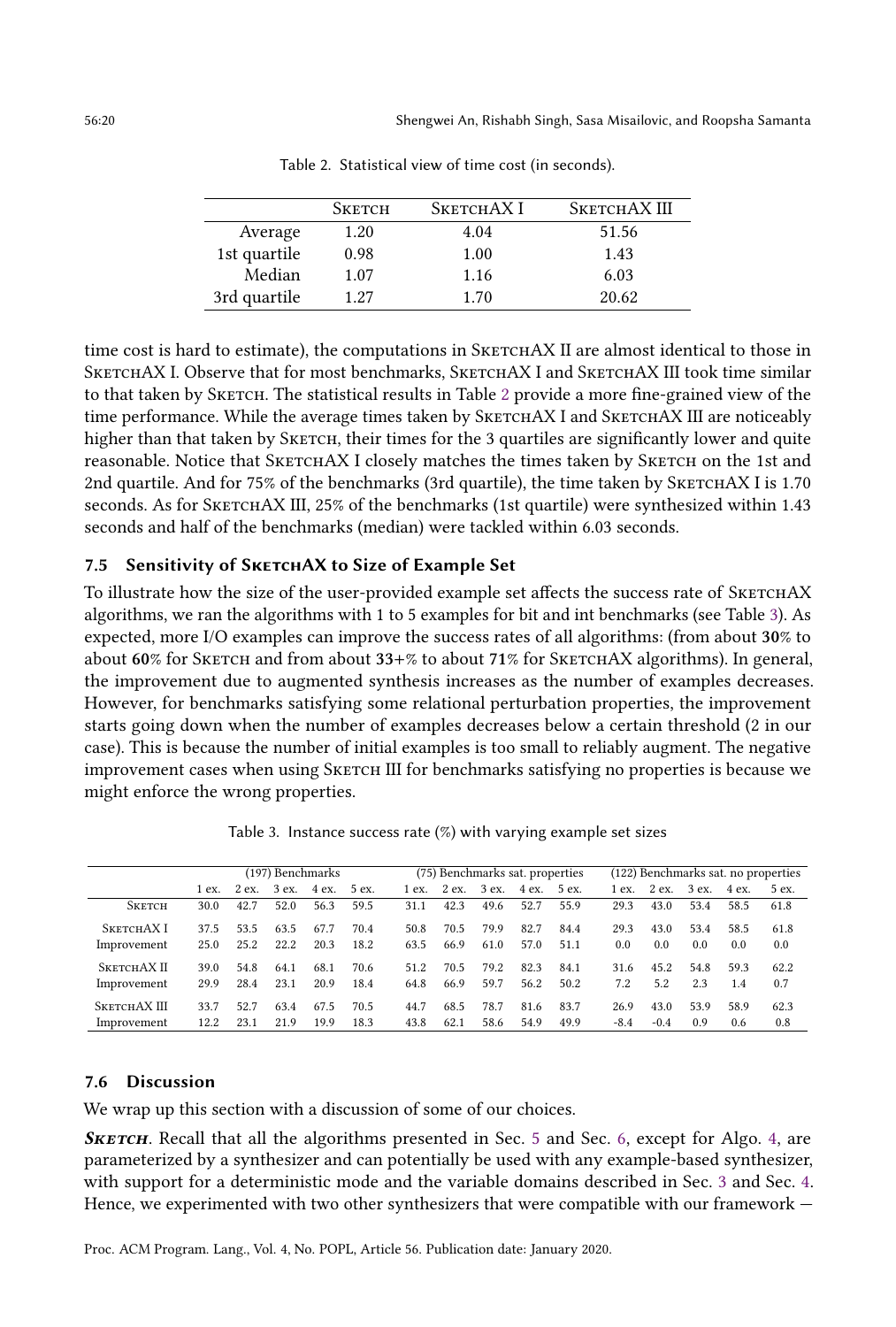DryadSynth and CVC4 (the winners in the CLIA Track of SyGuS 2018). Augmented versions of both synthesizers took more than one hour to synthesize a program which returns the maximum of three integers (with 69 perturbed and 3 original examples). Ultimately, we chose Sketch as it was significantly more efficient than these synthesizers, especially when given many augmented I/O examples.

Property inference using a partial MAX-SMT formulation. Our approach to infer applicable property sets using a partial Max-SMT formulation (or its greedy implementation) appears to bias the synthesizer towards programs that satisfy relational perturbation properties.

There is adequate empirical evidence that this is not the case for our current experimental setup. Note that 122/197 ( 62%) benchmarks in our dataset do not satisfy any properties. The instance success rate of SKETCHAX III for the benchmarks that do not satisfy any properties is similar to the instance success rate of SKETCH (see Fig. [8\)](#page-18-0).

We probed further and implemented another version of SKETCHAX III that explicitly attempts to infer relational perturbation properties that are not applicable for a benchmark, in addition to inferring applicable properties. The procedure is initialized with the following set of properties  $\mathcal{R} = \{p_1, \neg p_1, p_2, \neg p_2, \dots, p_8, \neg p_8\}$ ; for each "negative" property of the form  $\neg p$ ,  $E_{pert}$  is generated as before and the corresponding soft constraint is generated as  $\bigvee_{(x,y)\in E_{pert}}(P(x) \neq y)$ . However, we found that the difference in the performance of SKETCHAX III and this modified version of SKETCHAX III is negligible.

All of this indicates that our Max-SMT formulation is not inaccurately biasing the synthesizer towards programs that satisfy some relational perturbation properties. We believe the reason for this is that the inherent bias placed on the search space by the partial programs used for all our benchmarks disallows inference of inapplicable properties (because of some detected inconsistency between augmented examples and original examples/partial program). In the future, as we generalize our approach to other domains and synthesizers, we may need to develop other versions of SKETCHAX III (for instance, similar to the one outlined above and, perhaps, in combination with one of the ranking functions we experimented with that can order property sets by their applicability to the domain of interest).

Example augmentation with relational perturbation properties. We outline the reasons for enforcing relational properties using augmented I/O examples instead of formal specifications. Another option for augmenting I/O examples is to use a complete functional specification or reference implementation to generate more I/O examples. We did some experiments and found that SKETCH can match the performance of SKETCHAX I with 20-30 random examples for some benchmarks. This is not surprising as relational perturbation properties are not inherently more helpful than the actual functional specification for example augmentation or for placing a semantic bias on the solution space. Of course, in real-world PBE settings, it is challenging to randomly generate a large number of correct I/O examples (as one does not have a complete functional specification or reference implementation), or, expect users to provide large numbers of examples. Thus, example augmentation using relational perturbation properties is essential for ensuring the usability of our technique.

# 8 RELATED WORK

Data augmentation in machine learning. Deep learning techniques use data augmentation as a common technique for improving machine learning classifiers [\[Krizhevsky et al.](#page-23-12) [2012;](#page-23-12) [Simard](#page-23-13) [et al.](#page-23-13) [2003\]](#page-23-13). For instance, for learning a classifier on a set of input images, they generate new images by applying label-preserving transformations (e.g. image translation, horizontal reflections, or altering RGB channel intensities). This not only provides more training data for large deep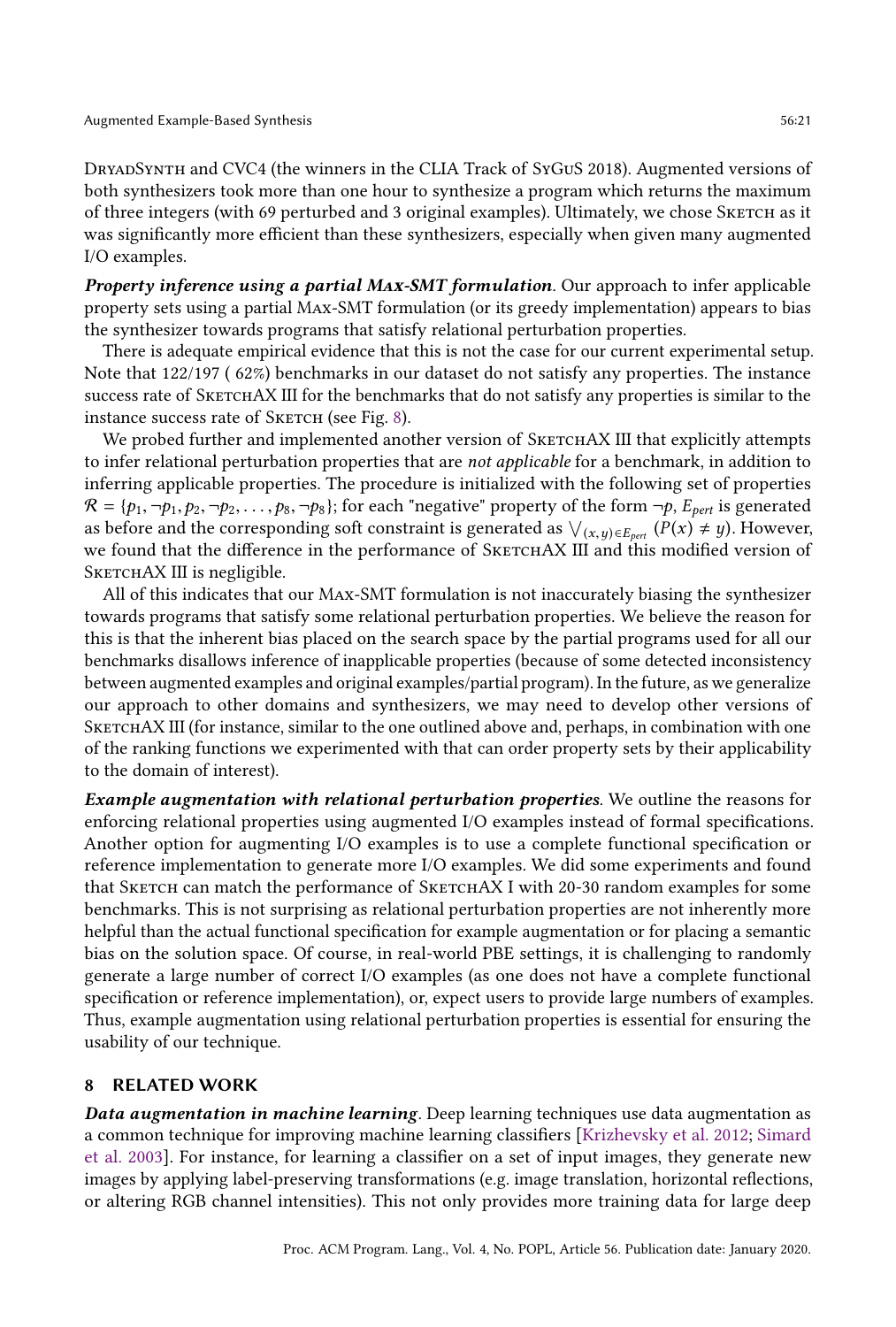learning models, but also enables the model to learn certain input invariance properties, thereby improving generalization on unseen data. In contrast, our algorithms for example-based synthesis learn the desired program from a small set of examples. Instead of limiting ourselves only to label-preserving transformations, our framework also supports perturbations where the labels (outputs) can change with respect to the input changes, e.g. the permutation preservation and value preservation perturbations.

Metamorphic relations in testing. In software engineering, metamorphic testing uses metamorphic relations to help establish a test oracle (see, e.g., [\[Chen et al. 2018\]](#page-22-7) for a recent review). Since many computations do not have an easily computable reference output (test oracle), the testing framework instead relies on quantifying the relative changes in the inputs and the outputs, defined by the metamorphic relations, to indicate a potential bug. Metamorphic relations typically need to be specified manually by the developer (similar to our Property-Selection UI). It is only recently that researchers have proposed automating inference of specific metamorphic relations for certain application domains, using machine learning [\[Kanewala et al.](#page-23-15) [2016;](#page-23-15) [Zhang et al.](#page-23-16) [2014\]](#page-23-16). While our relational perturbation properties bear some similarity to metamorphic relations, our approach is the first to leverage relational properties to address the ambiguity/generalizability problem in example-based program synthesis. Moreover, our approach lets a developer interactively identify the properties (through the Property-Validation UI) and automatically infer relevant relational properties using a Partial Max-SMT-based formulation (through the Property-Inference UI).

Handling ambiguity in example-based synthesis. Besides using highly structured DSLs [\[Alur](#page-22-1) [et al.](#page-22-1) [2013;](#page-22-1) [Solar-Lezama et al.](#page-23-8) [2006\]](#page-23-8) to place a syntactic bias on the hypothesis space, many examplebased synthesizers use a ranking function that aims to score consistent programs by their ability to generalize. The ranking function is either manually designed using a set of custom weights assigned to different DSL operators [\[Gulwani et al.](#page-23-1) [2012\]](#page-23-1) or learnt from data using supervised machine learning techniques [\[Singh and Gulwani 2015\]](#page-23-9). Another approach gathers additional information from the user to disambiguate the program space [\[Mayer et al.](#page-23-10) [2015\]](#page-23-10), e.g., by creating distinguishing inputs [\[Jha et al.](#page-23-17) [2010\]](#page-23-17) or abstract examples [\[Drachsler-Cohen et al.](#page-22-2) [2017\]](#page-22-2). [Raychev et al.](#page-23-18) [\[2016\]](#page-23-18) present a feedback loop that identifies and discards potentially incorrect examples. Unlike these approaches, our approach handles ambiguity by placing a semantic bias on the hypothesis space using relational perturbation properties to automatically augment the example sets. Our approach is complementary to previous techniques and it might be interesting to investigate combining these techniques in future.

Programming by examples (PBE). PBE [\[Lieberman 2001\]](#page-23-19) techniques have been successfully developed for various domains: string transformations [\[Gulwani et al.](#page-23-1) [2012;](#page-23-1) [Singh 2016\]](#page-23-20), SQL queries [\[Wang et al.](#page-23-14) [2017\]](#page-23-14), data structure manipulations [\[Feser et al.](#page-22-0) [2015;](#page-22-0) [Singh and Solar-Lezama](#page-23-5) [2011\]](#page-23-5), number transformations [\[Singh and Gulwani 2012\]](#page-23-4), parser synthesis [\[Leung et al.](#page-23-3) [2015\]](#page-23-3), mapreduce style distributed programs [\[Smith and Albarghouthi 2016\]](#page-23-6), web data integrations [\[Inala and](#page-23-21) [Singh 2017\]](#page-23-21). More recently, there are efforts to use deep learning [\[Balog et al.](#page-22-8) [2017;](#page-22-8) [Devlin et al.](#page-22-9) [2017;](#page-22-9) [Parisotto et al.](#page-23-22) [2017\]](#page-23-22) to automatically generate PBE systems. Most of these PBE systems generate programs that are consistent with a user-provided set of examples. Systems such as BlinkFill [\[Singh](#page-23-20) [2016\]](#page-23-20) also take into account additional specifications (besides examples) from spreadsheets. Our approach can potentially complement some existing synthesizers given corresponding perturbation properties in different domains.

PBE techniques that account for error or noise in examples are somewhat limited [\[Devlin et al.](#page-22-9) [2017;](#page-22-9) [Raychev et al.](#page-23-18) [2016\]](#page-23-18). Nevertheless, it is an important research direction for PBE and especially for our work since we additionally infer applicable properties from the user-provided examples.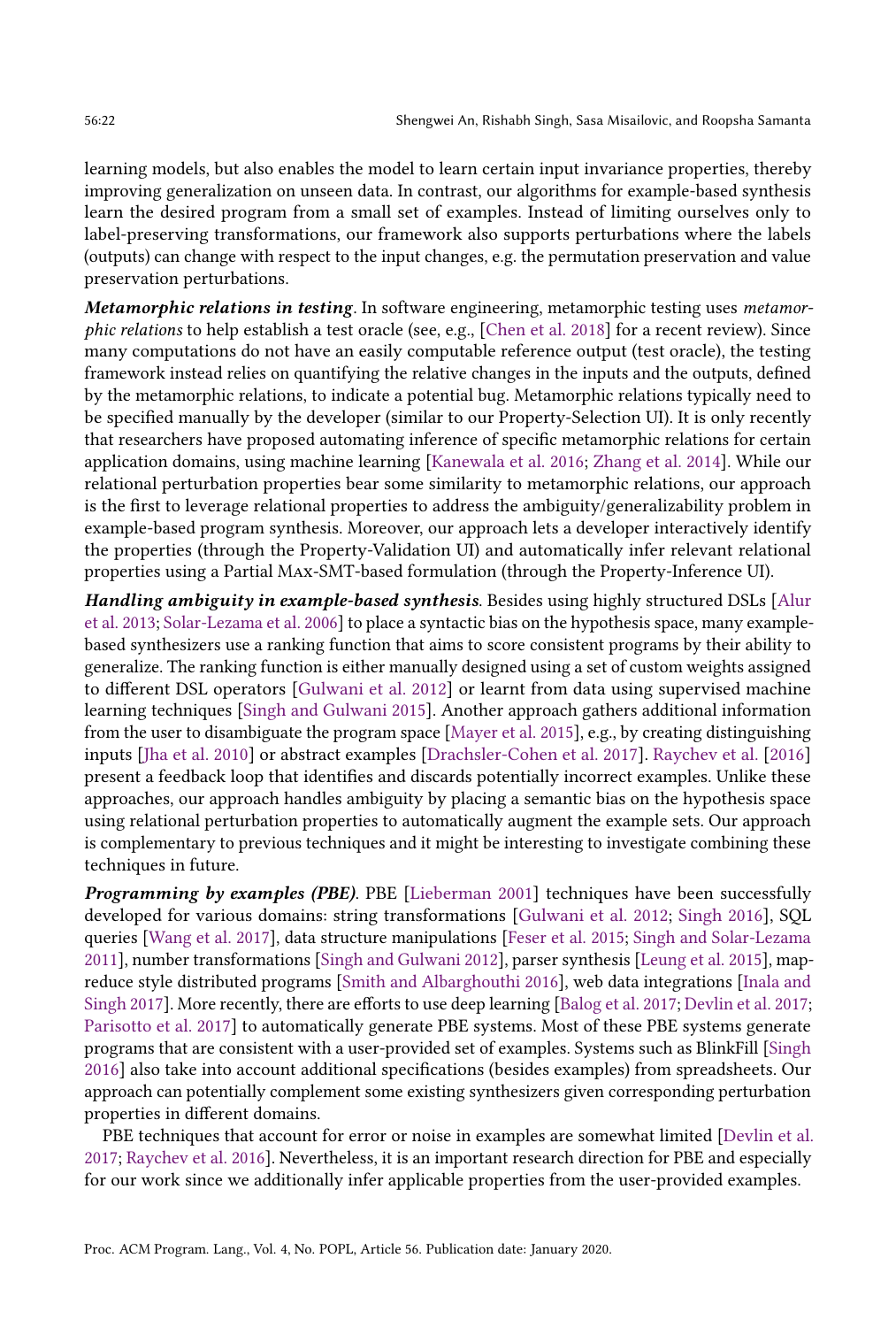Program synthesis. The field of program synthesis has seen a recent resurgence because of the advancements in search methods and compute hardware [\[Alur et al.](#page-22-1) [2013;](#page-22-1) [Gulwani et al.](#page-23-23) [2017\]](#page-23-23). The general synthesis problem aims at learning programs from many different forms of specifications (including reference implementations, logical specifications, natural language, examples etc.), whereas in this work we focus on synthesis from input-output examples. Synthesis frameworks based on other incomplete specification mechanisms can potentially benefit from a similar augmentation of the specification with additional perturbation properties.

Relational program synthesis. Recent work on relational program synthesis [\[Wang et al.](#page-23-24) [2018\]](#page-23-24) seeks to synthesize programs from complete relational specifications. In contrast, we use a class of relational properties to augment program synthesis from incomplete example-based specifications.

# 9 CONCLUSION

We proposed a new approach to address the ambiguity/generalizability issue in example-based synthesis based on the idea of example augmentation using relational perturbation properties. We presented solutions for three user interfaces and demonstrated the effectiveness of our approach in significantly boosting the performance of the SKETCH synthesizer. Given this proof-of-concept, we plan to explore several future directions. We will investigate richer classes of relational properties in diverse domains and apply our approach to multiple example-based synthesizers. We also plan to work on designing new search algorithms for program synthesis based on relational properties.

# ACKNOWLEDGMENTS

We are grateful to Armando Solar-Lezama for his insightful comments at different stages of this work. We also thank our shepherd, Eran Yahav, and the anonymous reviewers for their feedback and guidance in improving this paper. This material is based upon work supported, in part, by the National Science Foundation under Grant No. 1846327 and Grant No. 1846354 and by grants from the Purdue Research Foundation and the Purdue University Integrated Data Science Initiative. Any opinions, findings, and conclusions in this paper are those of the authors only and do not necessarily reflect the views of our sponsors.

## REFERENCES

- <span id="page-22-6"></span>2019. Syntax-Guided Synthesis Competition. [https://sygus.org/.](https://sygus.org/)
- <span id="page-22-5"></span>2019. Sketch Benchmarks Repositories. [https://bitbucket.org/gatoatigrado/sketch-frontend/src.](https://bitbucket.org/gatoatigrado/sketch-frontend/src)
- <span id="page-22-1"></span>Rajeev Alur, Rastislav Bodík, Garvit Juniwal, Milo M. K. Martin, Mukund Raghothaman, Sanjit A. Seshia, Rishabh Singh, Armando Solar-Lezama, Emina Torlak, and Abhishek Udupa. 2013. Syntax-Guided Synthesis. In Formal Methods in Computer-Aided Design (FMCAD). 1-8.
- <span id="page-22-8"></span>Matej Balog, Alexander L. Gaunt, Marc Brockschmidt, Sebastian Nowozin, and Daniel Tarlow. 2017. DeepCoder: Learning to Write Programs. In International Conference on Learning Representations (ICLR).
- <span id="page-22-7"></span>Tsong Yueh Chen, Fei-Ching Kuo, Huai Liu, Pak-Lok Poon, Dave Towey, T. H. Tse, and Zhi Quan Zhou. 2018. Metamorphic Testing: A Review of Challenges and Opportunities. Comput. Surveys 51, 1 (2018), 4:1-4:27.
- <span id="page-22-3"></span>Alessandro Cimatti, Anders Franzén, Alberto Griggio, Roberto Sebastiani, and Cristian Stenico. 2010. Satisfiability Modulo the Theory of Costs: Foundations and Applications. In Tools and Algorithms for the Construction and Analysis of Systems (TACAS). 99-113.
- <span id="page-22-9"></span>Jacob Devlin, Jonathan Uesato, Surya Bhupatiraju, Rishabh Singh, Abdel-rahman Mohamed, and Pushmeet Kohli. 2017. RobustFill: Neural Program Learning under Noisy I/O. In International Conference on Machine Learning (ICML). 990-998.
- <span id="page-22-2"></span>Dana Drachsler-Cohen, Sharon Shoham, and Eran Yahav. 2017. Synthesis with Abstract Examples. In Computer Aided Verification (CAV). 254-278.
- <span id="page-22-0"></span>John K. Feser, Swarat Chaudhuri, and Isil Dillig. 2015. Synthesizing Data Structure Transformations from Input-Output Examples. In Programming Language Design and Implementation (PLDI). 229-239.
- <span id="page-22-4"></span>Sumit Gulwani. 2011. Automating String Processing in Spreadsheets using Input-Output Examples. In Principles of Programming Languages (POPL). 317-330.